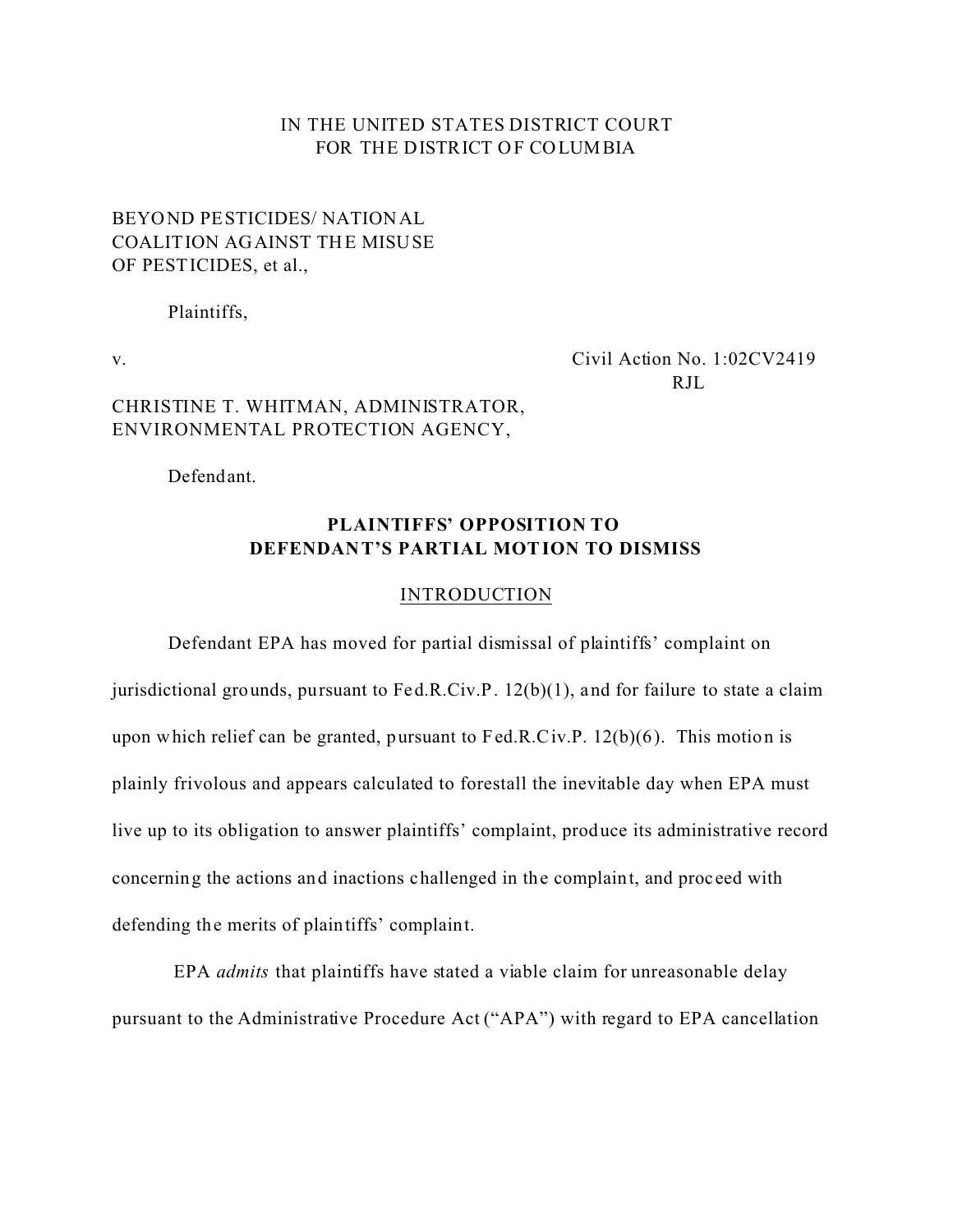and suspension action on the wood preservative pesticides.<sup>1</sup> Thus, EPA has admitted the existence of both jurisdiction and of a claim upon which relief can be granted with respect to all of the allegations in plaintiffs' complaint concerning the three wood preservative registrations.<sup>2</sup> Rather than advancing any legitimate grounds for dismissal, EPA is inappropriately trying to limit plaintiffs' legal theories<sup>3</sup> and requested remedies.<sup>4</sup> Yet, under settled legal standards, such issues are not grounds for Rule 12 dismissal, but are appropriately left to later stages of the proceeding so long as plaintiffs have met minimal "notice pleading" requirements.

EPA's decision to move for partial dismissal, in light of clear precedent indicating that its motion will be denied, strongly suggests that EPA is rea lly attempting to "needlessly delay litigation on the merits of plaintiff's claims." Blank v. Baronowski,

<sup>1</sup> Memorandum in Support of Defendant's Partial Motion to Dismiss (hereinafter "EPA Dismissal Memo") at 4, 18.

<sup>3</sup> EPA seeks to dismiss all claims based on the facts stated in the complaint except an APA claim that "EPA has unreasonably delayed acting on plaintiffs' alleged FIFRA petitions." EPA Dismissal Memo at 1.

<sup>&</sup>lt;sup>2</sup> Plaintiffs' complaint seeks cancellation and suspension and other relief with regard to the three wood preservative pesticides, pentachlorophenol ("penta"), chromated copper arsenate ("CCA") and creosote. Complaint ¶ 64a., 64b, 64c, 64d, and 64f. Plaintiffs also seek relief regarding EPA's exemption of CCA-treated wood from hazardous waste disposal requirements under the Resource Conservation and Recovery Act, 42 U.S.C. §§ 6901-6692k ("RCRA"), Complaint ¶ 64e. While EPA has not admitted any basis for jurisdiction for plaintiffs' claim regarding the RCRA exemption, as discussed below, EPA misunderstands the limited nature of the declaratory judgment claim set forth in the complaint, over which this Court does have jurisdiction.

<sup>&</sup>lt;sup>4</sup> EPA seeks a pre-litigation order limiting the relief sought to "a request that the Court order EPA to rule on plaintiffs' alleged FIFRA petitions" and "plaintiffs' request for attorney's fees and costs." EPA Dismissal Memo at 1.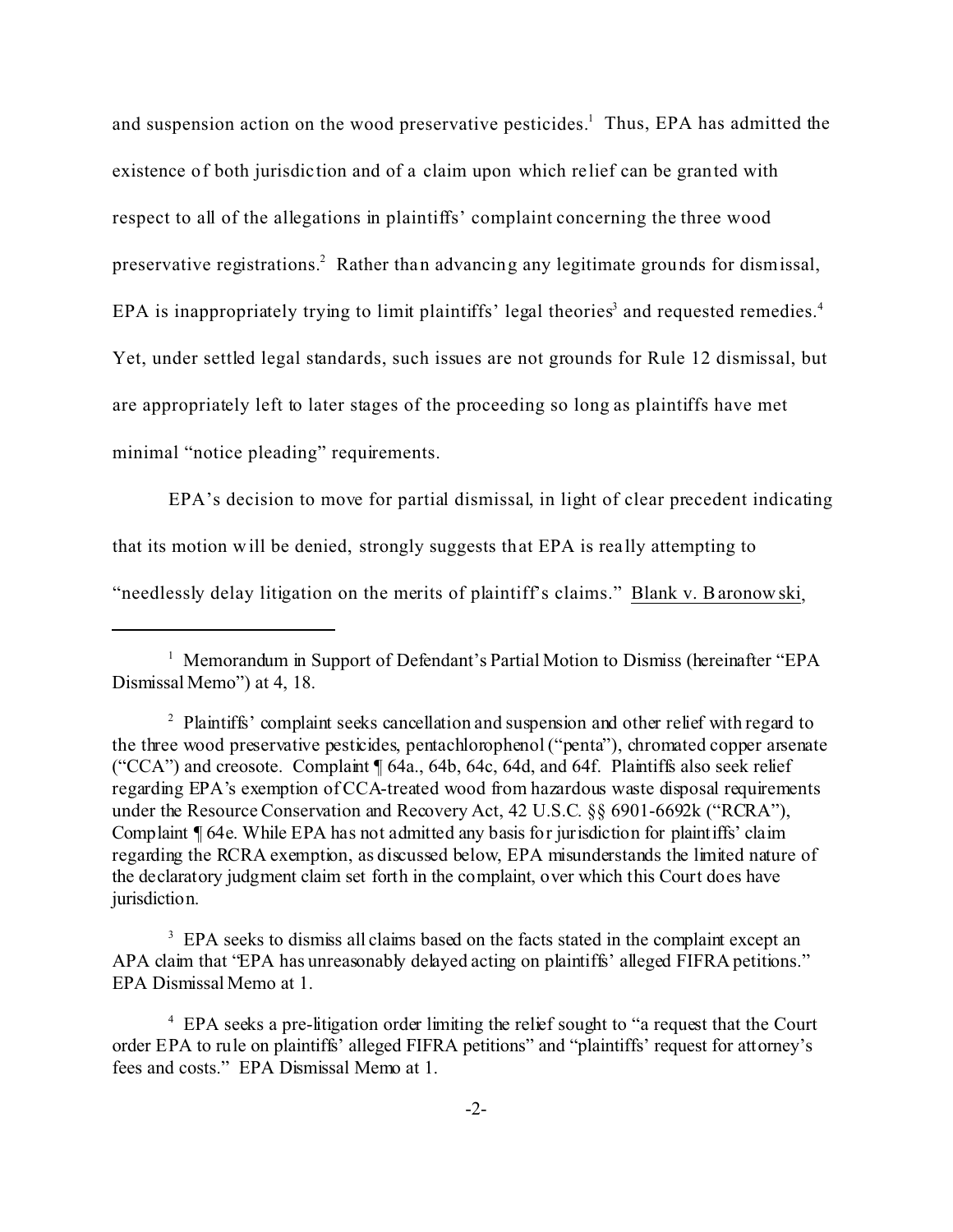959 F. Supp. 172, 181 (S.D.N.Y. 1997). *See also*, Podell v. Citicorp Diners Club, Inc., 859 F. Supp. 701, 704 (S.D.N.Y 1994) ("In considering Rule 12(b)(6) motions, courts should remain faithful to the liberal nature of the modern federal rules of procedure and guard against the use of the rule to delay litigation and harass a party.")<sup>5</sup>

#### ARGUMENT

### I. THE COURT HAS JURISDICTION OVER PLAINTIFFS' CLAIMS

### A. The Court Has Jurisdiction Over Plaintiffs' Claims Related to the FIFRA Registrations of the Wood Preservatives

Without ever identifying these particular cla ims, EPA asserts that the Court lacks jurisdiction over plaintiffs' "FIFRA claims."<sup>6</sup> EPA is correct that Plaintiffs seek judicial review pursuant to both FIFRA  $\S$  16(a) and the APA, 5 U.S.C.  $\S$  706(1) of EPA's inaction and de lay with regard to cancellation and suspension of the wood pres ervative registrations. EPA admits to a c ause of action under the APA for which there is jurisdiction, but asserts that plaintiffs' claims do not meet the jurisdictional requirements

<sup>&</sup>lt;sup>5</sup> As one District Court lamented in ruling on such a motion: "Like the large majority of Fed.R.Civ.P. ("Rule") 12(b)(6) motions, in principal part this one has accomplished little except to delay the real commencement of litigation, keep the meters running for two sets of lawyers and occupy time of this Court and one of its clerks that would have been better spent on more constructive matters. Were fewer such motions filed there might be time available for an empirical study of just what percentage are the product of a refusal to acknowledge the notice pleading concept that has underlain the Rules from the beginning. As it is the Court has only its general sense of things to support the conviction that a rule making unsuccessful (and perhaps successful) Rule 12(b)(6) motions the predicate for awarding attorney's fees to the prevailing party would be a wholesome provision. At this point there is no real disincentive to file the typical groundless motion." Washington v. City of Evanston, 535 F. Supp. 638, 640 n.2 (N.D. Ill. 1982).-

<sup>6</sup> EPA Dismissal Memo at 3, 11-14.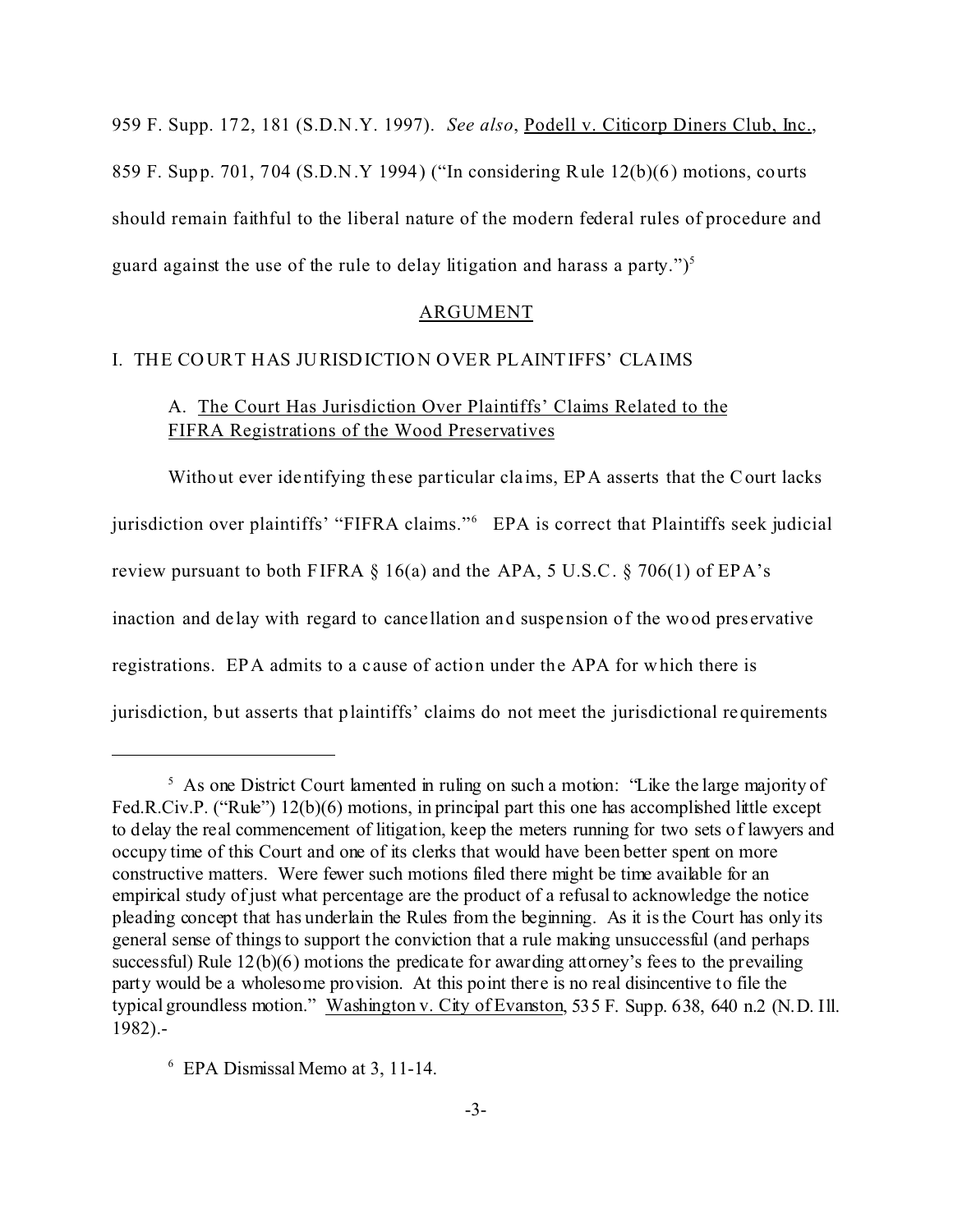of FIFRA § 16(a), 7 U.S.C. § 136n(a).

Since these two jurisdictional provisions are applied to the same allegations in plaintiffs' complaint, it is questionable whether an inquiry into whe ther *both* jurisdictional provisions are applicable is even necessary to deny  $EPA's 12(b)(1)$  motion to dismiss on jurisdictional grounds. If the Court determines that jurisdiction lies for plaintiffs' APA cause of action, as EPA admits, then jurisdiction lies for plaintiffs' socalled "FIFRA claims" based upon the same facts.<sup>7</sup> However, in fact, both sources of jurisdiction do apply.

### 1. The Court Has Jurisdiction Based on the APA

 Plaintiffs' APA cause of action has its substantive basis in FIFRA. The APA supplies a cause of action in favor of persons aggrieved by agency ac tion, Block v. Community Nutrition Institute, 467 U.S. 340, 345 (1984), "which applies universally," except, as provided by 5 U.S.C. § 701(a), to the extent that statutes preclude review or agency action is committed to agency discretion by law.<sup>8</sup> Bennett v. Spear, 520 U.S. 154, 175 (1997). However, while the APA provides a general cause of action to challenge

 $^7$  Actually, the APA does not itself provide jurisdiction, as opposed to a cause of action. Rather, jurisdiction to review agency action under the APA is found under 28 U.S.C. § 1331, invoked in plaintiffs' complaint at ¶ 8. Chrysler Corp. v. Brown, 441 U.S. 281, 317 n. 47 (1979). Duke Energy Services Assets v. FERC, 150 F. Supp. 2d 150, 155 (D.D.C. 2001). Section 1331 confers jurisdiction on the federal courts to review agency action, subject only to preclusion of review statutes created by Congress. Califano v. Sanders, 430 U.S. 99, 105 (1977). EPA does not challenge plaintiffs' cause of action for unreasonable delay under the APA or the Court's jurisdiction under § 1331.

<sup>&</sup>lt;sup>8</sup> "Agency action" is defined in the APA to include a "failure to act." 5 U.S.C.  $\S 551(13)$ .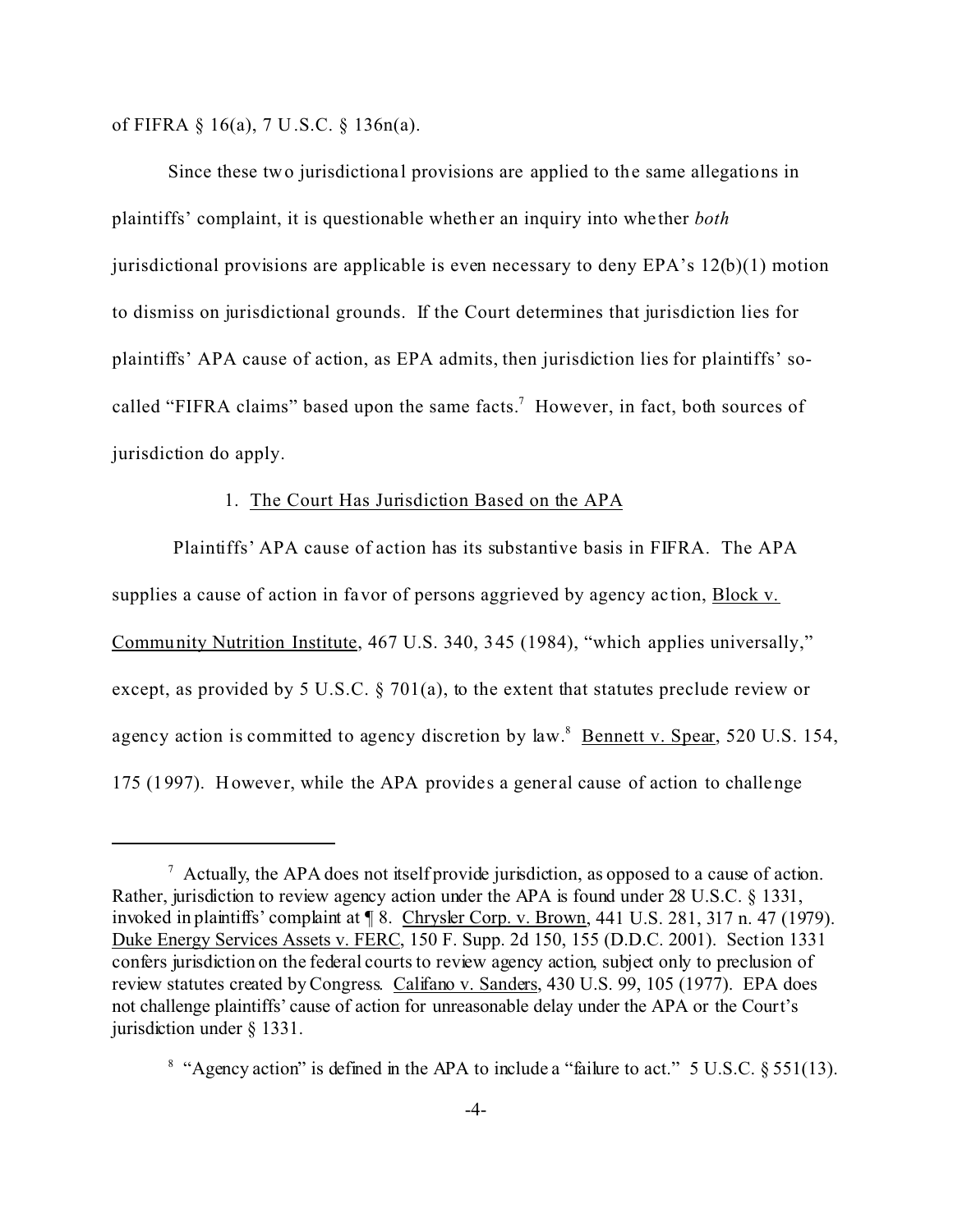agency action or inaction, there must be a statute or regulation which supplies the substantive basis for the complaint. *Id.* In this case, that statute is FIFRA. *See also*, Preferred Risk Mutual Ins. Co. v. United States, 86 F.3d 789, 792 (8<sup>th</sup> Cir. 1996), *cert. denied*, 520 U.S. 1116 (1997) (While a plaintiff need not demonstrate that the substantive statute independently waives sovereign immunity, which is the function of the APA (5 U.S.C. § 702), the plaintiff must "identify a substantive statute or regulation that the agency has transgressed . . . ").

### 2. Jurisdiction Also Lies Under FIFRA Section 16(a)

In addition to jurisdiction pursuant to the APA, FIFRA  $\S$  16(a) provides an independent source of jurisdiction pe rmitting judicial review of plaintiffs' claims with regard to EPA's refusal to cancel or suspend the wood preservative pesticides, based on the same factual allegations that support the admittedly-valid APA cause of action. As plaintiffs demonstrated in their preliminary injunction reply,<sup>9</sup> FIFRA § 16(a) *permits* this Court to review plaintiffs' claims.<sup>10</sup>

EPA has incorporated the jurisdictional challenge made in its opposition to plaintiffs' preliminary injunction motion $11$  into this motion, but again cites no authority

<sup>&</sup>lt;sup>9</sup> Docket # 20 at 6-11, hereinafter "Pltfs. PI Reply," incorporated herein by reference.

 $10$  The Supreme Court has ruled that the relevant inquiry is whether a statute restricts the scope of jurisdiction under 28 U.S.C. § 1331, *see* Califano v. Sanders, 430 U.S. at 105-106, or invokes statutory preclusion of APA review under 5 U.S.C. § 701(a)(1). NLRB v. United Food & Commercial Workers Union, 484 U.S. 112, 130 (1987). Such statutory preclusion of judicial review "must be demonstrated clearly and convincingly. " 484 U.S. at 131.

<sup>&</sup>lt;sup>11</sup> Docket #9, hereinafter "EPA PI Opp."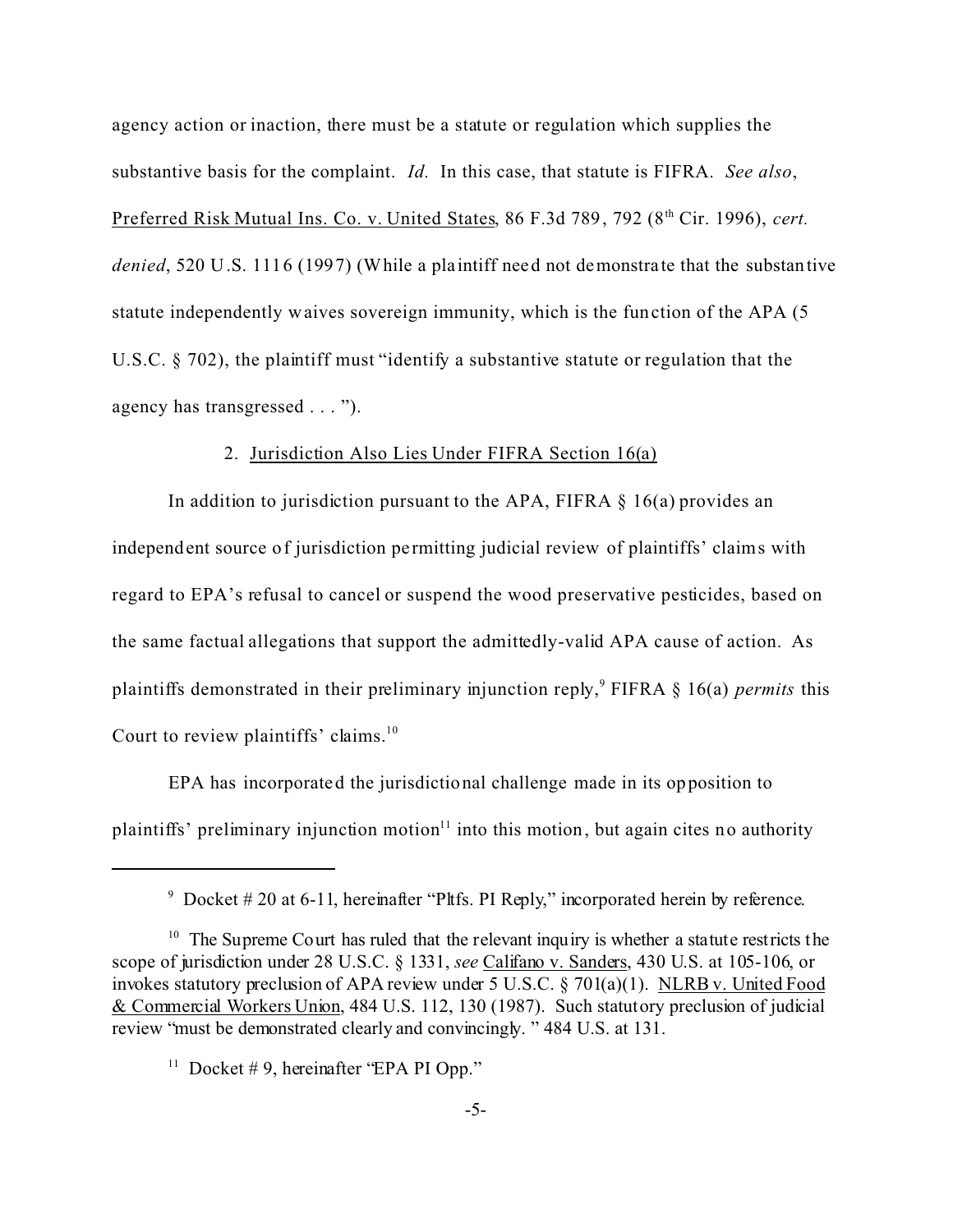directly supporting its contention that FIFRA §16(a) precludes jurisdiction over claims that EPA has failed to act or unreasonably delayed action to cancel and suspend pesticides. In its preliminary injunction filing, EPA cited only two cases that addressed jurisdiction under FIFRA, and neither one resolved the issue presented here.

The first, Defenders of Wildlife v. EPA, 882 F.2d 1294, 1298 (8<sup>th</sup> Cir. 1989), held that  $§16(a)$  limited review of EPA refusals to cancel pesticides, in APA terminology, "to the extent" of requiring an administrative pe tition to cancel before resorting to court. It did not address the question of whether inaction on such a petition was reviewable under § 16(a) or otherwise.<sup>12</sup> The second, Syngenta Crop Protection Inc. v. EPA*,* 202 F. Supp. 2d 437 (M.D.N.C. 2002), held that § 16(a) precluded review of non-final EPA action concerning the rights of pesticide registrants with regard to the data submitted in support of their registrations, and did not concern inaction on a petition to cancel or suspend. The court found there that EPA was still in a position to take the action sought by the plaintiff and that no substantial harm to plaintiff would be caused in the interim.

In contrast with these basically irrelevant authorities relied upon by EPA, plaintiffs' jurisdictional argument relied on controlling D.C. Circuit precedent which holds that under FIFRA "inaction is tantamount to an order denying suspension" and thus reviewable, EDF v. Hardin, 428 F.2d 1093,1099 (D.C. Cir. 1970), and that unreasonable delay in acting on a petition to cancel is reviewable and remediable by "an order directing

<sup>&</sup>lt;sup>12</sup> EPA PI Opp at 18; Pltfs. PI Reply at 4, n.1.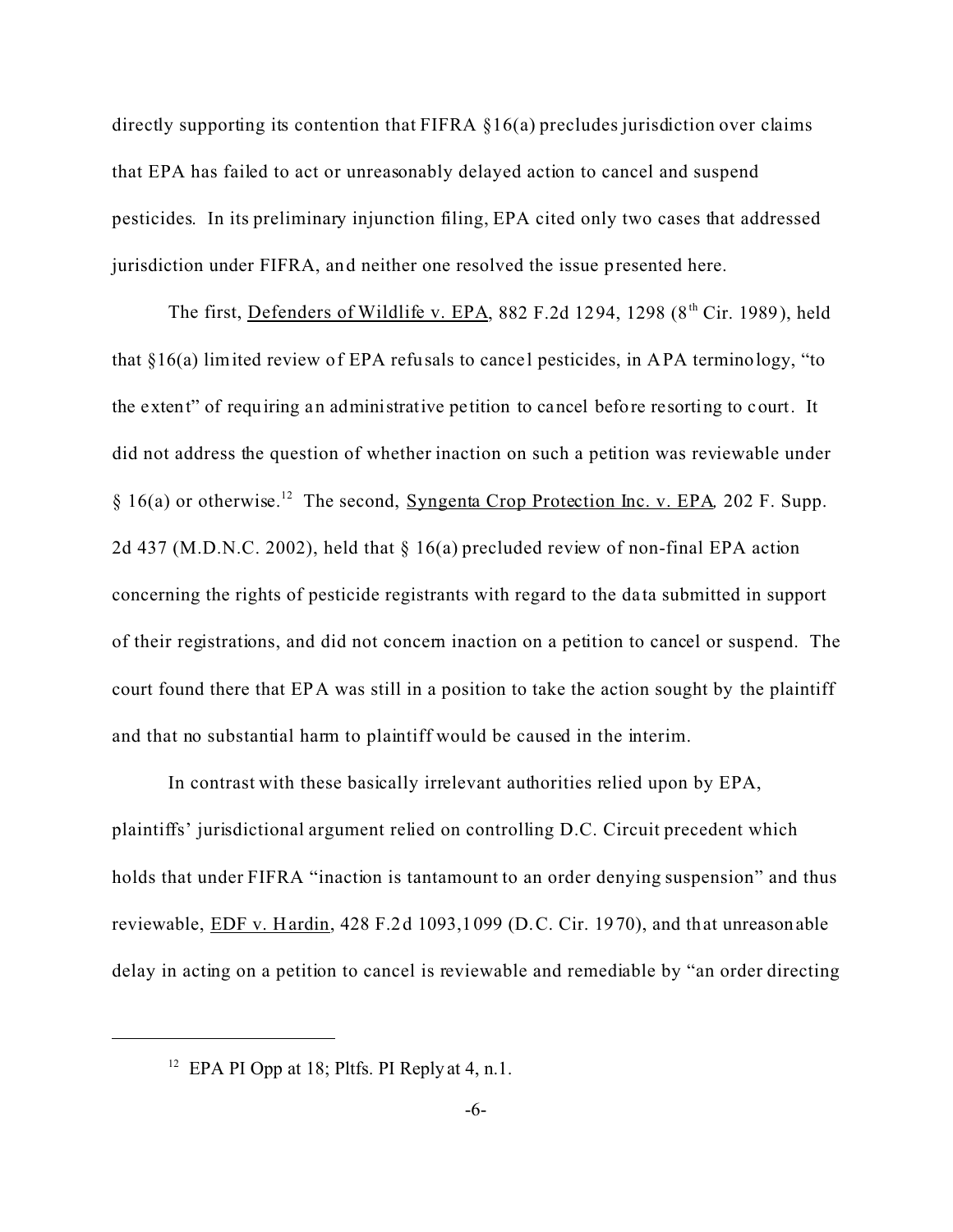the Secretary to act in accordance with FIFRA," which in that case, was an order to issue cancellation notices. EDF v. Ruckelshaus, 439 F.2d 584, 593 (D.C. Cir. 1971). <sup>13</sup> Plaintiffs refuted EPA's attempts to distinguish these controlling precedents in their preliminary injunction reply, $14$  and EPA has not addressed them again in the current motion with regard to jurisdiction.<sup>15</sup>

Finally, as discussed in plaintiffs' preliminary injunction reply, FIFRA's judicial review provision, § 16(a) was amended in 1972 primarily to divide jurisdiction over FIFRA claims between the district courts and the courts of appeals, and there is no evidence of congressional intent to limit jurisdiction over APA claims involving FIFRA.<sup>16</sup> Congress assigned review of "refusals . . . to cancel or suspend a registration" to the district courts, because FIFRA does not provide for an adjudicatory hearing with regard to failure to cancel or suspend as it does for decisions *to* cancel or suspend, and Congress wanted to direct "all actions taken after a hearing . . . to the courts of appeals and all actions taken without a hearing" to the district courts.17

 $13$  Pltfs. PI Reply at 6-7.

<sup>&</sup>lt;sup>14</sup> *Id.*, at 8-11, including a showing that the changes in the language of the FIFRA jurisdictional provision and EPA's institution of a reregistration program subsequent to the decisions in the EDF cases have no bearing on the holdings in those cases that inaction and delay on petitions to cancel or suspend pesticide registrations are reviewable under FIFRA.

<sup>&</sup>lt;sup>15</sup> EPA does address these cases in connection with its argument on remedial options. See pp. 22-23, *infra.*

<sup>&</sup>lt;sup>16</sup> Pltfs PI Reply at 9-10.

<sup>17</sup> S. Rep. No. 92-838 (Committee on Agriculture and Forestry), *reprinted in*, 1972 U.S. Code & Admin. News 3993 at 4019.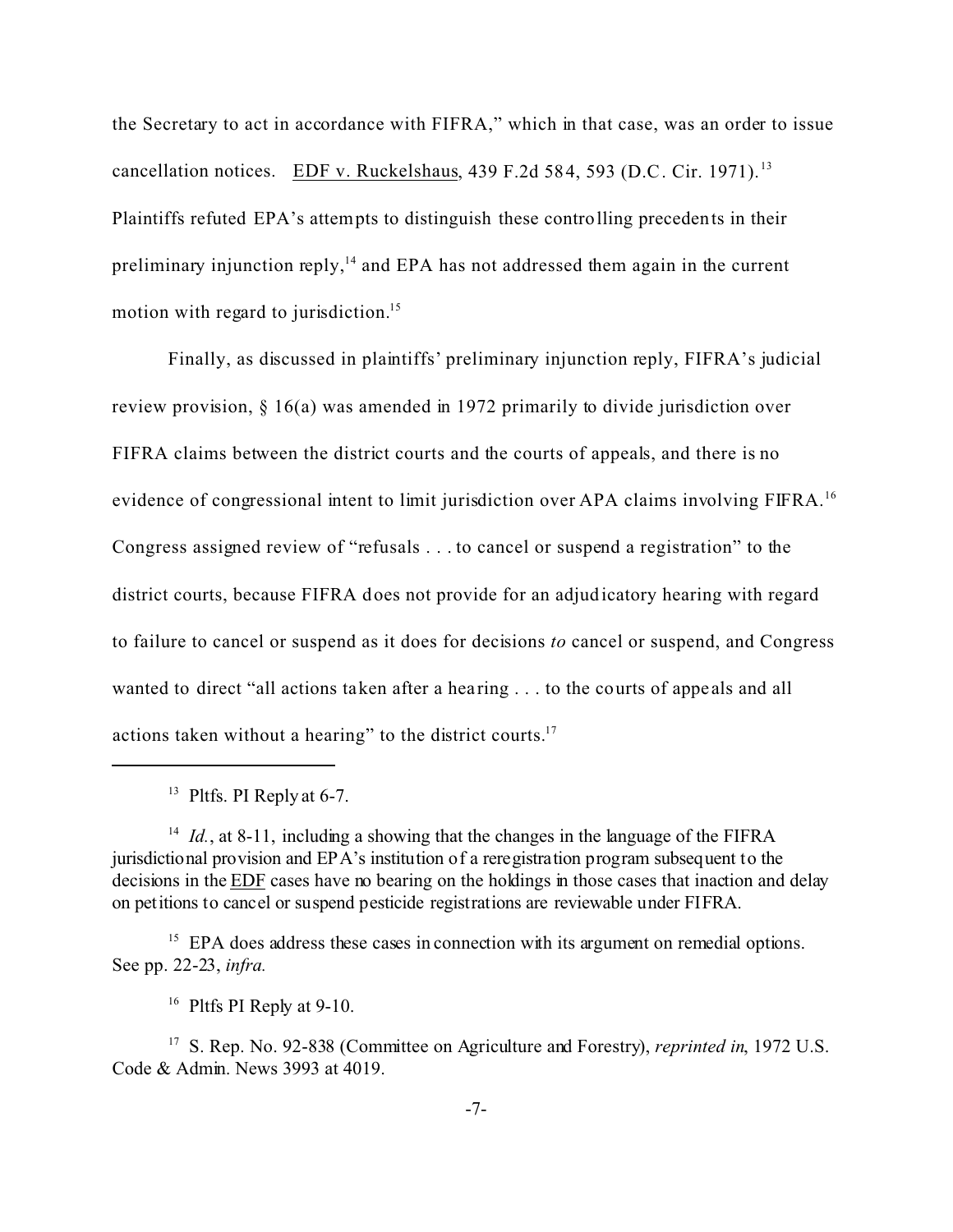Rather than meet these arguments, EPA discusses more general authority on finality in other contexts, $18$  ignoring the fact that the D.C. Circuit has held in the EDF cases that ina ction and delay on pe titions to cancel and suspend pesticide registrations is "tantamount" to final action and thus reviewable under  $FIFRA$ <sup>19</sup> EPA also argues that its decision to conduct a re registration review of the wood preservative pesticides was not a "final action" because it still retains the authority to cancel or suspend the pesticides during the ongoing reregistration review, and has not "'decided' it will never cancel or suspend the pertinent registrations."<sup>20</sup> However, the D. C. Circuit specifically rejected the possibility of future cancellation or suspension action as a bar to judicial review of inaction on petitions to suspend or cancel, stating:

no subsequent action can sharpen the controversy arising from a decision by the Secretary that the evidence submitted by petitioners does not compel suspension or cancellation of the registration of DDT. In light of the urgent character of petitioner's claim, and the a llegation that delay itself inflicts irreparable injury, the controversy is as ripe for judicial consideration as it ever can be.

EDF v. Hardin, 428 F.2d at 1098. With regard to suspension specifically, the D.C.

Circuit stated that "inaction results in a final disposition of such rights as the petitioners

<sup>&</sup>lt;sup>18</sup> EPA Dismissal Memo at 13.

<sup>&</sup>lt;sup>19</sup> Cf., Oil, Chemical and Atomic Workers Union v. OSHA, 145 F.3d 120, 122-23 (3<sup>rd</sup>) Cir. 1998)(while the Occupational Health and Safety Act on its face grants jurisdiction to review OSHA standards already issued by the Secretary, the courts have interpreted this grant of jurisdiction, when read in conjunction with the APA, to enable judicial review of inaction and delay).

<sup>20</sup> EPA Dismissal Memo at 14.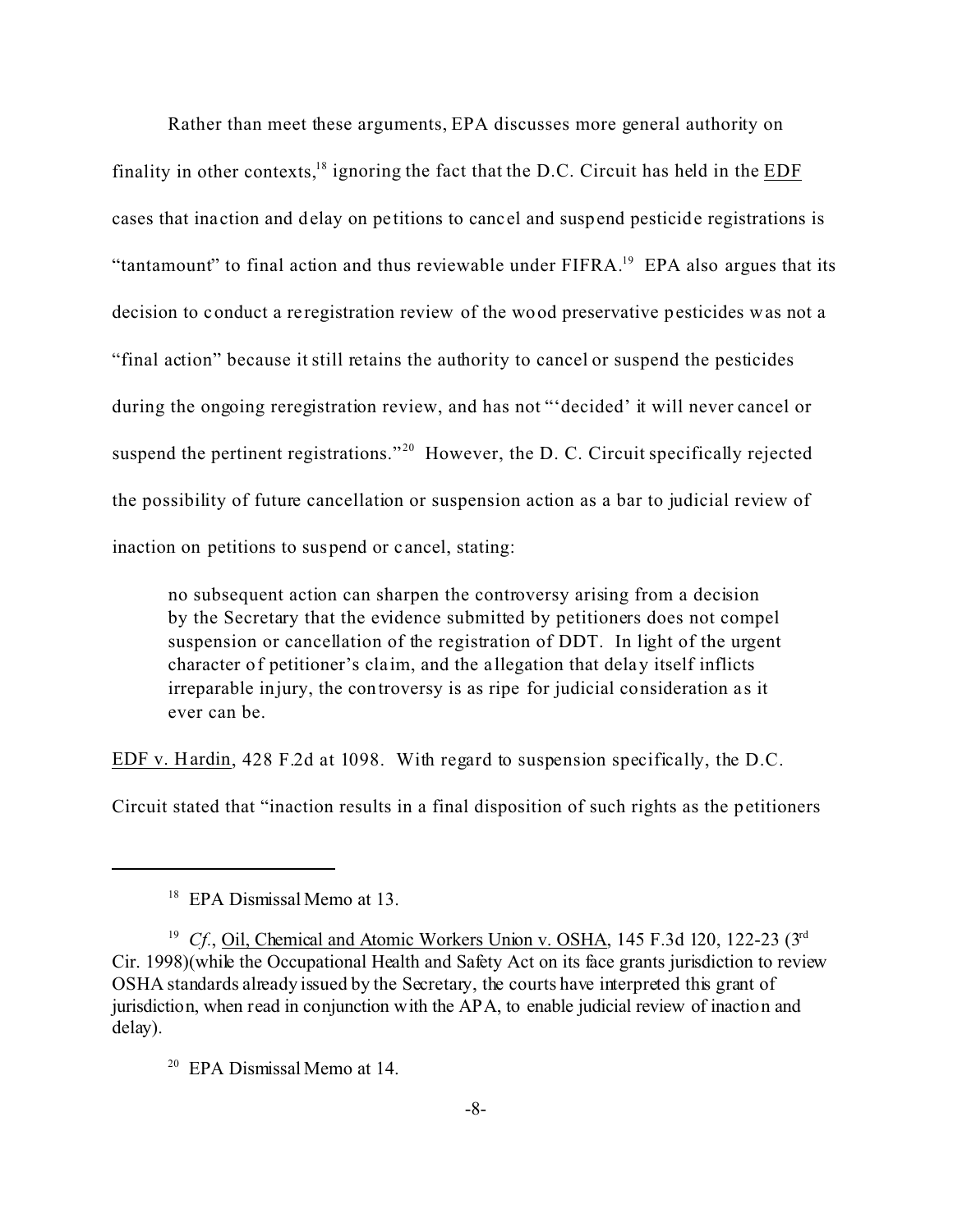and the public may have to interim relief." *Id.* at 1099.

# 3. EPA Has Effectively Denied Plaintiffs' Petitions

EPA's assertion that it is leaving the door open for cancellation or suspension action during the reregistration proceedings<sup>21</sup> is disingenuous given its statements to the Court in its preliminary injunction brief that it would complete the reregistration process before taking any other action:

Although reregistration does not prevent the Agency from using the other tools given it by Congress (such as the ability to suspend a registration), courts should be reluctant to remove a pesticide from the normal reregistration process once EPA has determined that reregistration is the most appropriate method for reassessing the risks and benefits of that pesticide.

EPA PI Opp. at 25.

Common sense dictates that a decision on plaintiffs' petitions, or completion of penta's reregistration, should not occur until EPA has completed the remaining steps in its penta reregistration process so that EPA is in a position to respond fully to public conc erns and to evaluate those concerns with complete knowledge of the situation (including knowledge of the bene fits of penta, which EPA has just begun to assess).

*Id.* at 29. As noted at the oral argument on the preliminary injunction motion, plaintiffs

contend that these statements represent an actual denial of their administrative petitions to

cancel and suspend, going beyond the inaction "tantamount to an order denying" such

petitions found reviewable in the EDF cases. Preliminary Injunction Tr. at 21-23.

<sup>&</sup>lt;sup>21</sup> EPA Dismissal Memo at 14.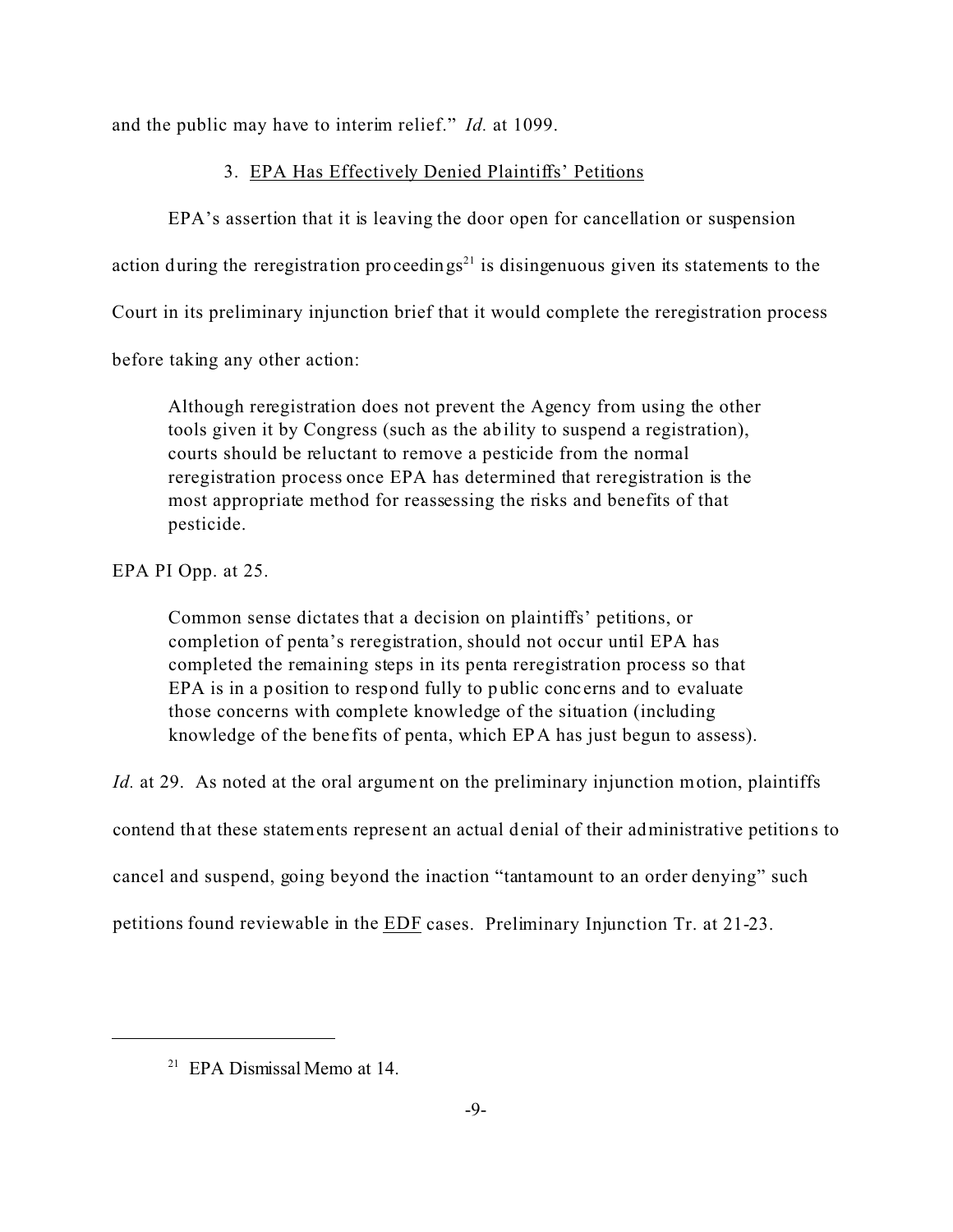Contrary to EPA's argument here,<sup>22</sup> as already addressed in plaintiffs' preliminary injunction reply, at 20-21, a reregistration proceeding is no substitute for a cancellation or suspension proceeding, and a decision to proceed on a reregistration track instead of a cancellation/suspension track has enormous legal and practical consequences. A cancellation or suspension action is final regulatory action, which becomes effective in 30 days unless a hearing is requested by an adversely affected party. 7 U.S.C. § 136d(b). In the case of an emergency suspension, the pesticide is immediately removed from the market even if a hearing is requested. 7 U.S.C.  $\S$  136d(c)(3). In contrast, if EPA finds at the conclusion of its multi-year reregistration proceeding that the pesticide is not eligible for reregistration, "this determination is not itself a final agency action."<sup>23</sup> At that point EPA would *begin* the cancellation or suspension proceedings which plaintiffs seek immediately.<sup>24</sup> Thus, EPA's protestations that it is in a reregistration proceeding do not undermine jurisdiction over plaintiffs' claims, nor do they moot plaintiffs' need for urgent relief.25

<sup>24</sup> 7 U.S.C. § 136a-1(g)(2)(D); *see also*, 7 U.S.C. § 136a(g)(1)(A).

 $^{25}$  Apart from the fact that precedent under other statutes cannot overrule the holdings in the EDF cases concerning jurisdiction under FIFRA, this major legal and practical difference between a reregistration proceeding and a cancellation or suspension proceeding serves to distinguish the cases cited by EPA for the proposition that a decision to proceed on another administrative "track" from that requested by the plaintiff is not a final actionable agency action. *See*, EPA Dismissal Memo at 13. In Action on Smoking and Health v. Dept. of Labor, 28 F.3d 162 (D.C. Cir. 1994), the plaintiff petitioned OSHA to *propose* a regulation concerning

<sup>22</sup> EPA Dismissal Memo at 14-15.

 $23$  EPA PI Opp. at 9.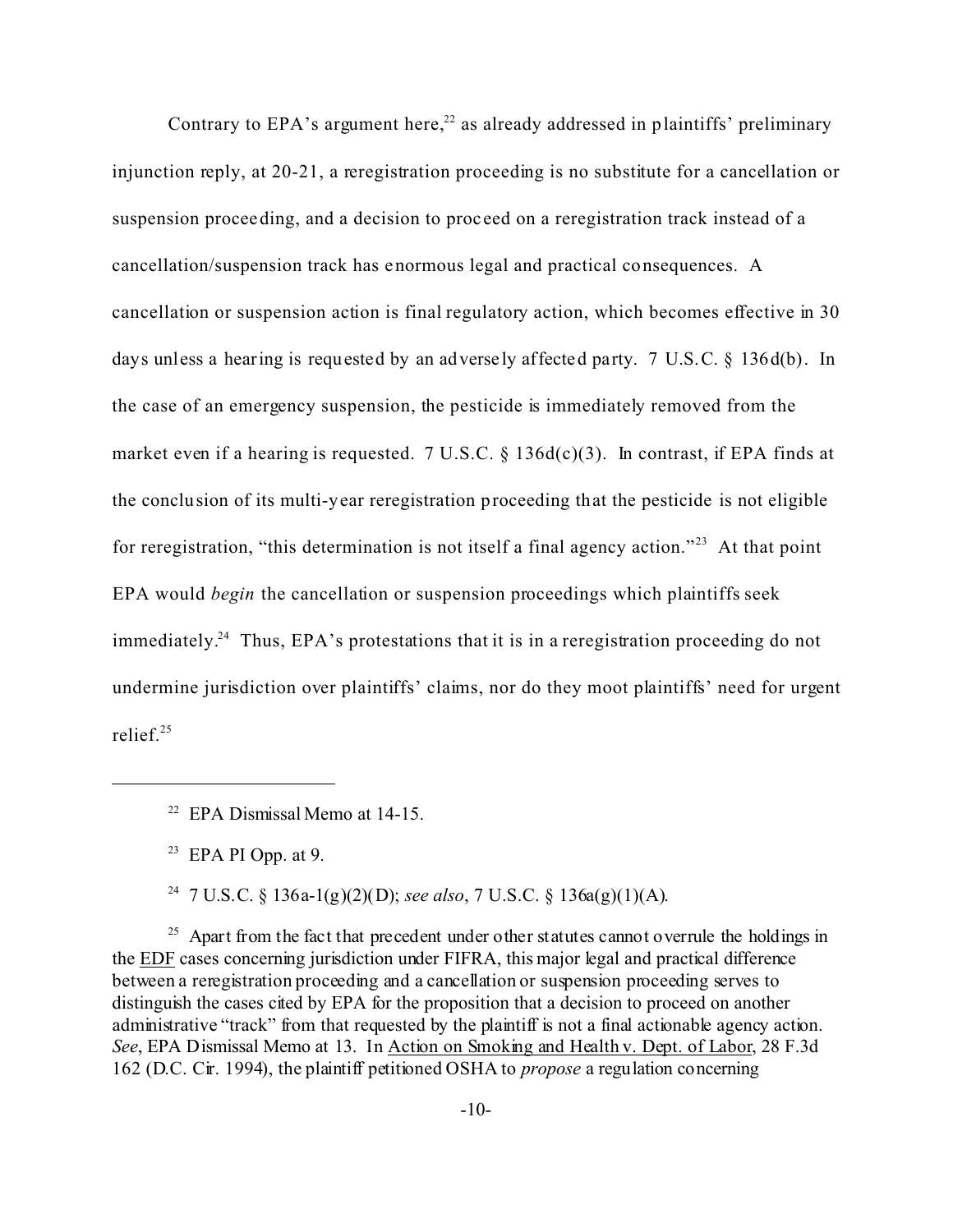# B. Plaintiffs' RCRA Claims Seek Relief Explicitly Available Under the Declaratory Judgment Act: A Declaration That EPA Has Improperly Applied FIFRA Standards to the Disposal of Arsenical-treated Wood

Plaintiffs recognize that RCRA's judicial review provision, 42 U.S.C.  $\S 6976(a)(1)$ 

vests in the D.C. Circuit Court of Appeals the authority to review EPA's final

determinations of whether or not to designate a particular waste as "hazardous waste"

under RCRA, and as well review of EPA's denial of a petition for the promulgation,

amendment or repeal of a regulation such as plaintiffs filed with  $EPA<sup>26</sup>$  But in this

environmental tobacco smoke ("ETS"). The Court of Appeals found that claim to be moot, because after the case was filed OSHA did issue a proposed regulation which included ETS as part of an omnibus rulemaking. 28 F.3d at 164. The Court rejected the plaintiff's claim that it was arbitrary and capricious not to regulate ETS in a separate proceeding, stating that because "no legal consequences presently attach to OSHA's inclusion of ETS in the proposed omnibus rulemaking, it is premature for us to consider petitioner's challenge to the omnibus nature of OSHA's proposed rulemaking." 28 F.3d at 165. Thus, the court was comparing the issuance of one proposed rule to another, and determined that it was too early to determine whether inclusion of ETS in an omnibus rule would delay final action on ETS. The court noted, however, that "[t]he teachings of TRAC should remind both parties that petitioner may renew its petition if OSHA fails to pursue its rulemaking with due dispatch." 28 F.3d at 165. Here, in contrast, there is no question but that EPA's decision to proceed by reregistration, which in itself has no regulatory force, rather than by cancellation or suspension, which could actually result in removing the wood preservatives from the market, is a decision to which "legal consequences presently attach." Likewise, DRG Funding Corp. v. Sec. of Housing and Urban Development, 76 F.3d 1212 (D.C. Cir. 1996) is inapposite. There, the court found that an "interlocutory" administrative decision to collect a debt from the plaintiff via an offset to funds owed the plaintiff in another proceeding was not final reviewable action because the administrative decision was subject to further administrative review. Obviously, no consequences attached to this interlocutory decision comparable to the impact here of EPA's determination to proceed by reregistration instead of cancellation or suspension action. Nevertheless, the DRG court noted that if the plaintiff thought the administrative process was taking too long, it could seek relief under the APA. 76 F.3d at 1216.

<sup>&</sup>lt;sup>26</sup> See, Complaint **[1]** 60 and 61. Plaintiffs' petition seeks a repeal of the regulatory exclusion from hazardous waste treatment, such that CCA-treated wood would be subject to the appropriate hazardous waste disposal requirements of RCRA.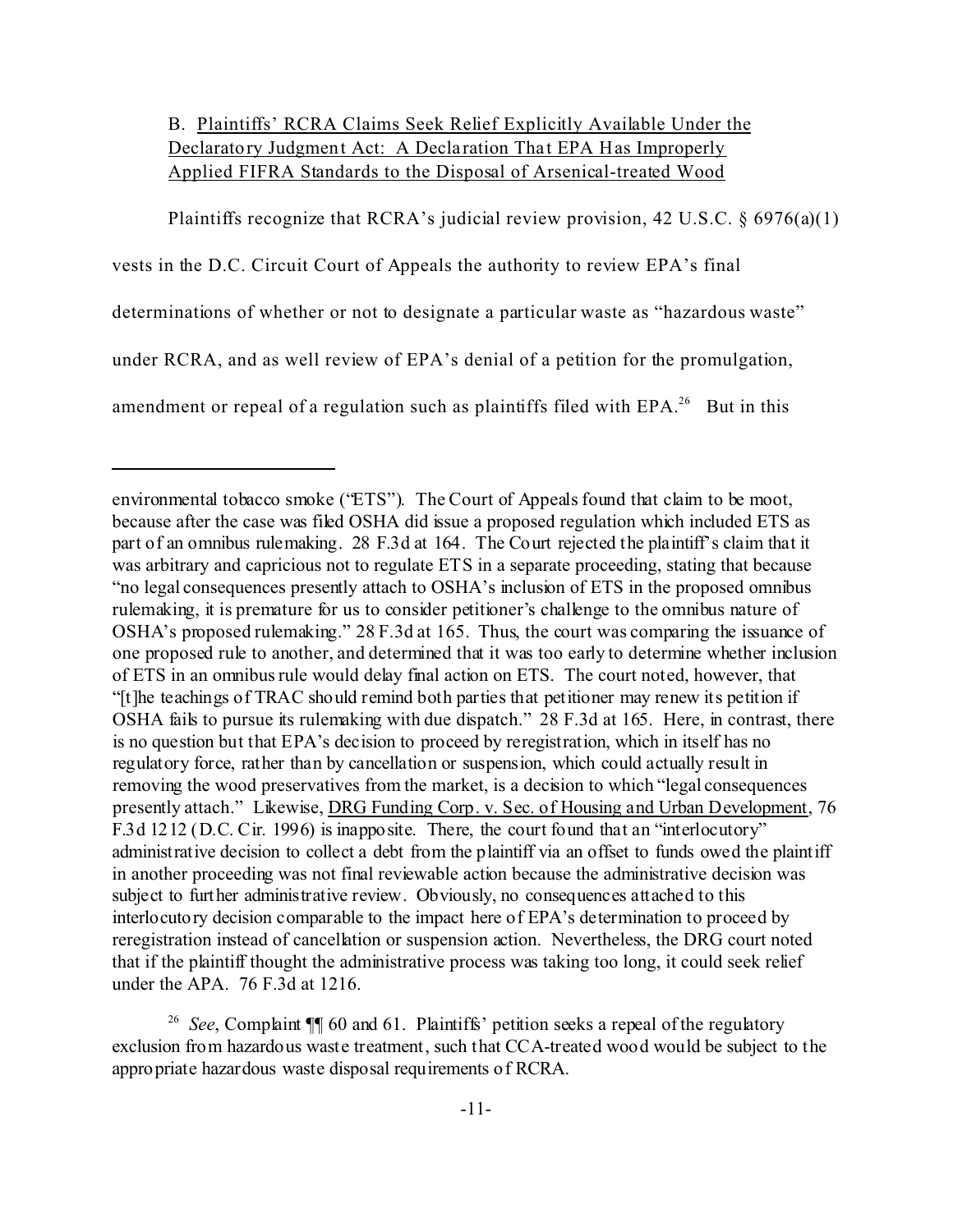instance, plaintiffs challenge EPA's *de facto* regulation which never actually applied the RCRA standards and never purported to be a final RCRA regulation whose review would be committed to the jurisdiction of the Court of Appeals. This Court has jurisdiction to resolve plaintiffs' claims under the Declaratory Judgment Act, 28 U.S.C. § 2201 and 2202, and plaintiffs have explicitly sought such relief by asking the Court to declare that EPA has proceeded (by default) to erroneously and unlawfully regulate disposal of arsenical-treated wood under the standard for registration of a pesticide under FIFRA, under a temporary rule which it has allowed to remain in place indefinitely, rather than applying the RCRA standards for determination of which waste streams are designated as "hazardous." Complaint ¶ 64e.

As described in Plaintiffs' Complaint,<sup>27</sup> on November 25, 1980, EPA issued a regulation to "defer *temporarily* the full impact of characterizing arsenical-treated wood as a hazardous waste until the pending RPAR [Rebuttable Presumption Against Registration, review under FIFRA] has progressed further."<sup>28</sup> EPA acted in response to a petition by the American Wood Preservers Institute (AWPI). <sup>29</sup> AWPI had requested a delay in the classification of arsenical-treated wood as a hazardous waste under RCRA pending the completion of the RPAR review of the wood preservatives' registrations as pesticides under FIFRA. In response, EPA noted

<sup>&</sup>lt;sup>27</sup> See Complaint,  $\P$  31.

 $28$  45 Fed. Reg. 78530 at 31 (emphasis added).

<sup>29</sup> *Id.* at 78530.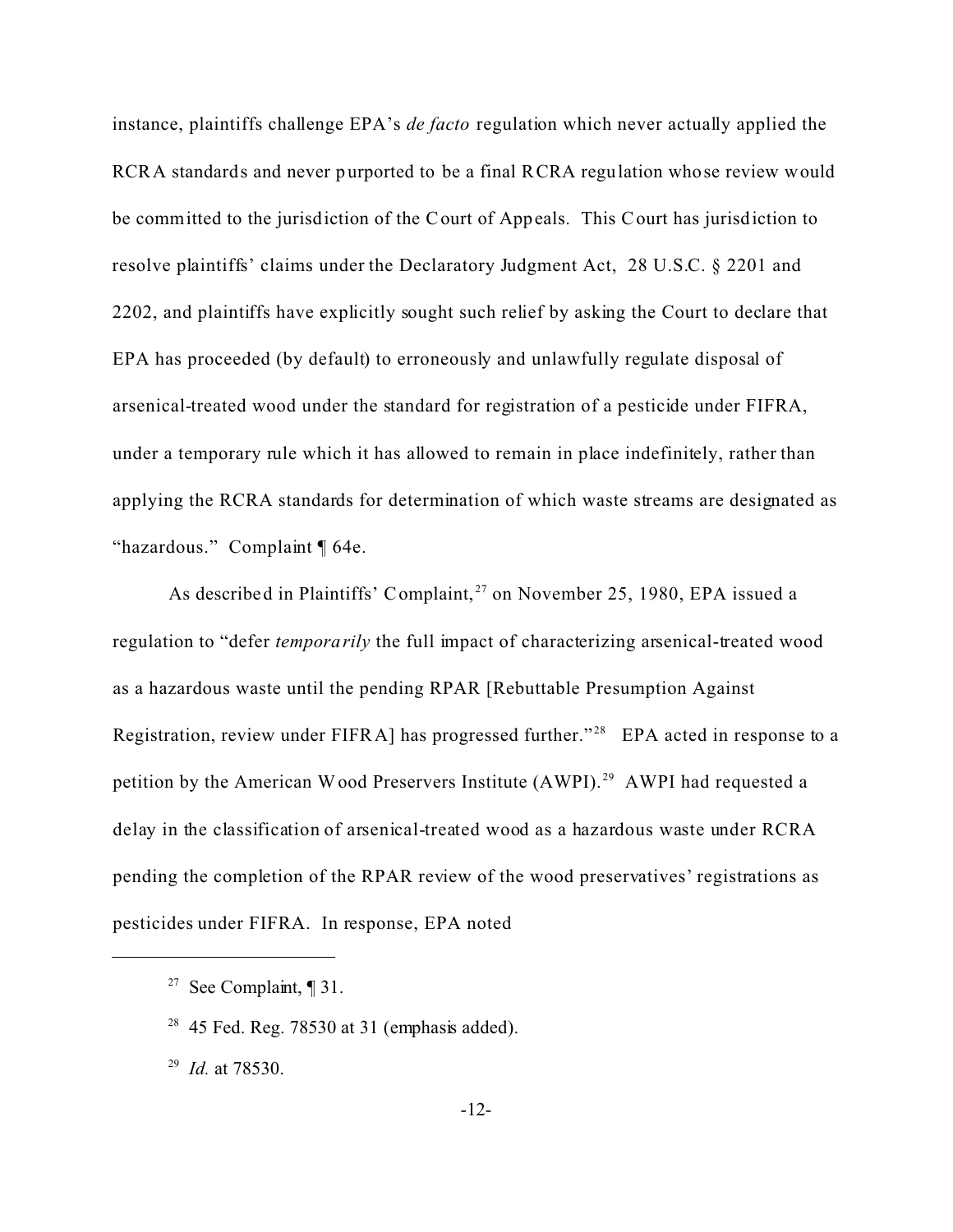[s]ubstantial differences in the statutory mandates of RCRA and FIFRA [which] militate against deferring RCRA regulation until the completion of RPAR reviews. RPAR reviews do not include analyses of waste streams and thus do not relate directly to concerns about hazardous waste.<sup>30</sup>

Nevertheless, EPA agreed that the RPAR review

could provide meaningful information with respect to the risks presented by disposal of arsenical-treated wood and that it is appropriate for the Agency to defer *temporarily* the full impact of characterizing arsenical-treated wood as a hazardous waste until the pending RPAR has progressed further.<sup>31</sup>

EPA explained that analysis of the risks posed by ground-contact uses of arsenical-treated

wood to be examined in the RPAR would be relevant to the risks of land burial of

arsenic-impregnated wood. *Id.* EPA therefore determined "to defer, for an estimated

three to six-month period" applying RCRA requirements to arsenical-treated wood. EPA

made clear, however, that the standards of the two statutes are entirely distinct:

[T]he decision to await further progress of the RPAR review does not signify that discarded arsenical-treated wood and wood products will be excluded permanently from . . . [RCRA hazardous waste disposal] requirements if the Agency's Office of Pesticide Programs determines that certain ground uses of arsenical wood preservatives do not present unreasonable risks. Such a determination under FIFRA does not necessarily mean that the pesticide is not hazardous; it may mean that the economic benefits of a pesticide are great enough that the risk should be tolerated. This conclusion – if it is reached by the Agency's Office of Pesticide Programs – would not necessarily indicate that the *disposal* of arsenical-treated wood at the expiration of its useful life should not be subject to safeguards imposed under RCRA.<sup>32</sup>

<sup>30</sup> *Id.*

<sup>&</sup>lt;sup>31</sup> *Id.* at 78531 (emphasis added).

<sup>32</sup> *Id.* Emphasis supplied.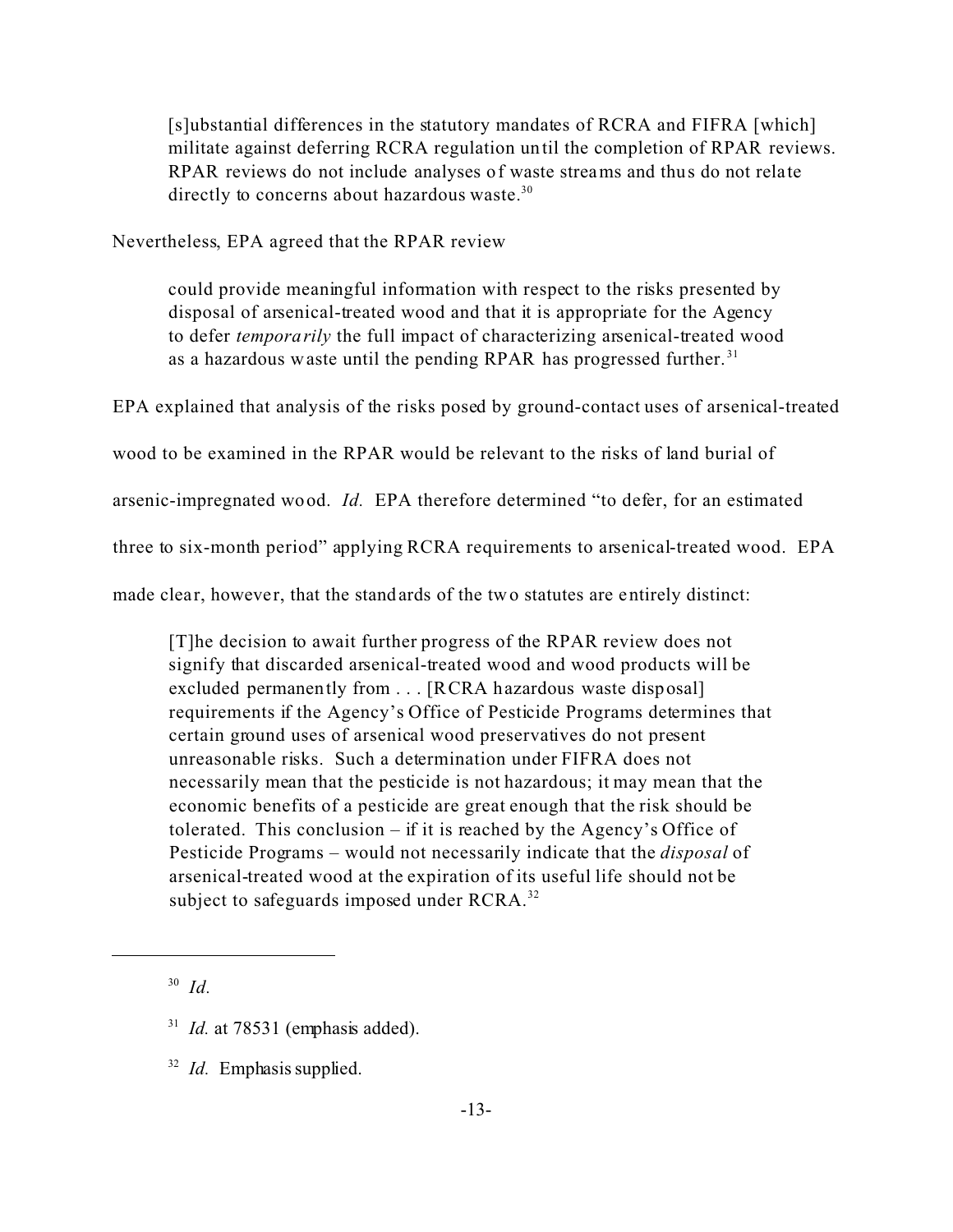EPA promulgated the temporary exclusion in "interim final" form, without prior notice and comment, stating that "[t]he purpose of the temporary exclusion is to defer imposing the full [RCRA] Subtitle C requirements for only a few months to await further development of pertinent information." *Id.* EPA solicited post-promulgation comments and asked a series of que stions about disposal of a rsenical treated wood. Despite its declared intention to do so, EPA has never responded to the comments or finalized the "interim" "temporary" regulatory exclusion of arsenical-treated wood from regulation as a hazardous waste under RCRA.. Therefore, the exclusion, codified at 40 C.F.R.  $261.4(b)(9)$ , remains in effect:

(b)... The following solid wastes are not haza rdous waste: ... (9) Solid waste which consists of discarded arsenical-treated wood or wood products which fails the test for the Toxicity Characteristic for Hazardous Waste Codes D004 through D017 and which is not a hazardous waste for any other reason if the waste is generated by persons who utilize the arsenical-treated wood and wood product for these materials' intended end use.

Thus, despite EPA's recognition of the "substantial differences in the statutory mandates of RCRA and FIFRA," EPA has *de facto* allowed the continued "ordinary" disposal of arsenical-treated wood simply by leaving the "temporary" rule in place for the past *23 years*. By deferring the RCRA decision until completion of the RPAR under FIFRA, and then not acting to apply the RCRA standards, EPA has, in effect, applied the FIFRA standards -- which involve a balancing of a pesticide's risks and benefits -- to the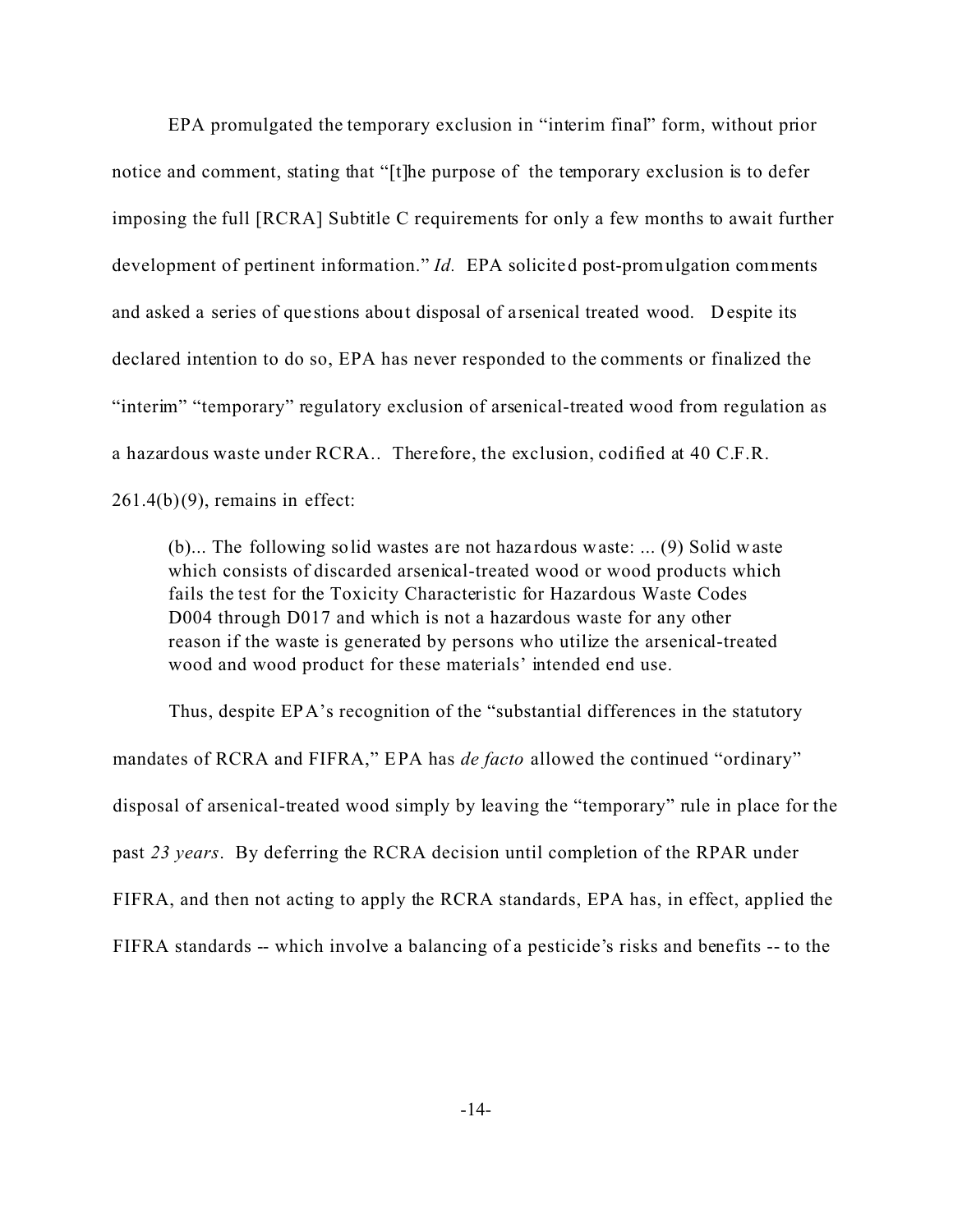completely different question of how to safely dispose of arsenical-treated wood.<sup>33</sup> By contrast, EPA has failed to apply RCRA's mandated standards -- which involve decisions about whether arsencial-treated wood's "toxicity, persistence, and degradability in nature, potential for accumulation in tissue, and other related factors such as flammability, corrosiveness and other hazardous characteristics"<sup>34</sup> -- require disposal in lined landfills to prevent migration of arsenic into the environment. In fact, absent the challenged exemption, such disposal would be required, since EPA's exclusion of arsenical-treated wood,<sup>35</sup> recognizes that the material "fails the test for the Toxicity Characteristic for Hazardous Waste" and thus would otherwise be regulated as hazardous.<sup>36</sup>

By withholding its actions from the judicially-reviewable RCRA rulemaking procedure, EPA has deprived the public of notice that the Agency was creating a permanent exclusion, and foreclosed any meaningful opportunity for public comment on

<sup>&</sup>lt;sup>33</sup> EPA confirmed in a 1990 Federal Register Notice that it had granted the RCRA exemption under FIFRA standards: "In its review of the wood preservative chemicals under FIFRA . . . the Agency decided to allow the disposal of treated wood by means of ordinary trash collection, burial or incineration." 55 Fed. Reg. 11796, 11389 (March 29, 1990).

<sup>&</sup>lt;sup>34</sup> See RCRA § 6921, 42 U.S.C. § 6921, "Identification and listing of hazardous waste."

 $35$  40 C.F.R. 261.4(b)(9), quoted above.

<sup>&</sup>lt;sup>36</sup> *Id.* The Toxicity Characteristic Leaching Procedure or "TCLP," is intended to simulate conditions in a landfill. In the absence of the special exemption, failure of the TCLP test would dictate disposal of CCA-treated wood in the same manner as other hazardous waste: in lined landfills designed to prevent infiltration of water and release of contaminated leachate into the environment. *See* 40 C.F.R. 261.24.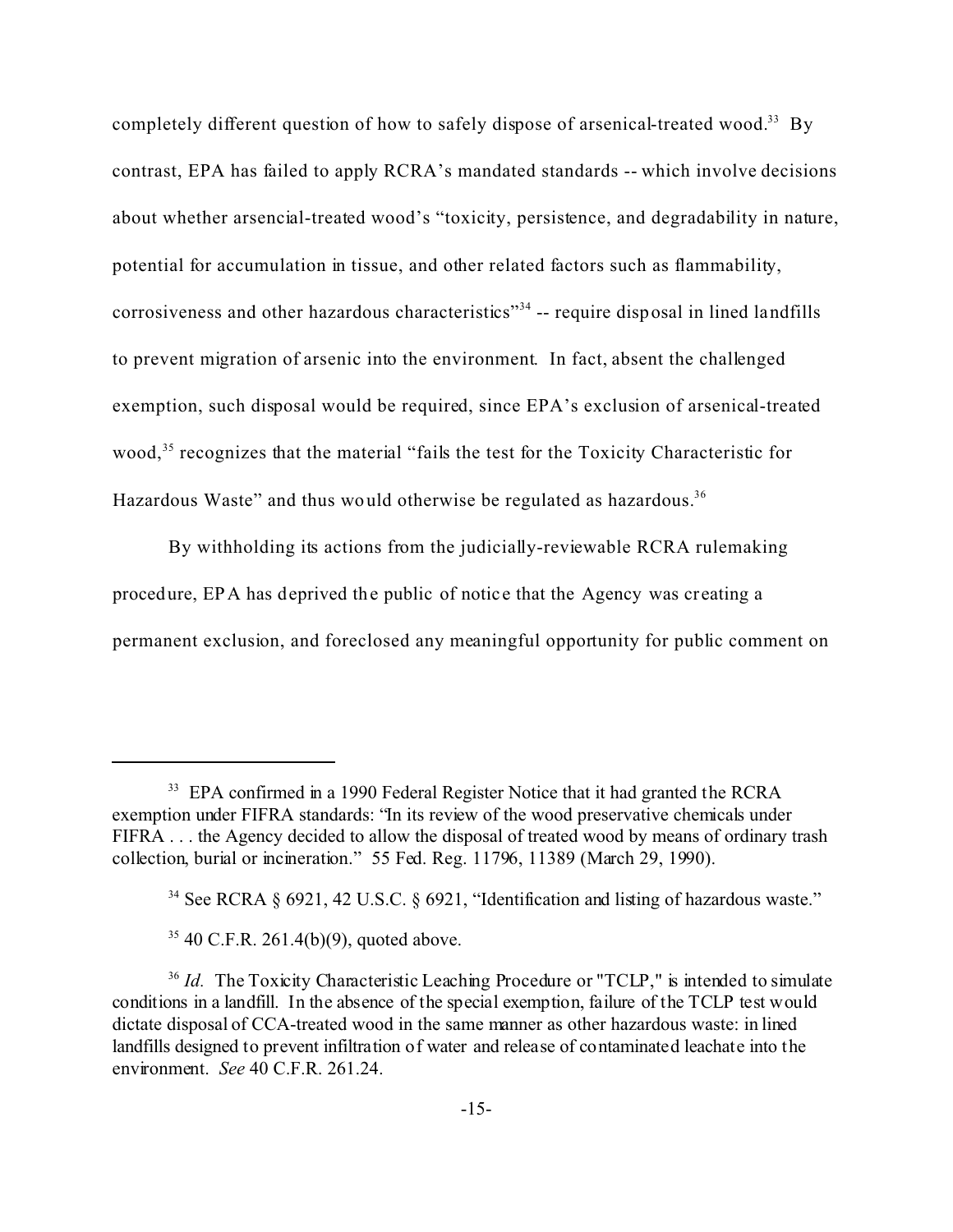this exclusion.<sup>37</sup> Thus, for EPA now to assert that plaintiffs' challenge is barred by RCRA's 90-day statute of limitations on challenges to "final regulations" at 42 U.S.C. §  $6976(a)(1)$  is disingenuous, at best. Plaintiffs do not challenge the Agency's original action to enact a *temporary* rule, but rather its failure to complete the action as it promised in that rulemaking *23 years ago*, and its maintenance of what became a permanent exclusion which had been justified based on its temporary nature and based on standards under the wrong statute, FIFRA instead of RCRA.

Plaintiffs' request for declaratory relief under these circumstances serves the interests of judicial economy, becaus e it could resolve issues which could limit or obviate the need for further relief.<sup>38</sup> Accordingly, this Court has jurisdiction over plaintiffs' claims that EPA has, by making the status of arsenical-treated wood waste depend on a FIFRA proceeding and conclusions reached in that proceeding, incorrectly applied the FIFRA registration standard rather than the appropriate RCRA hazardous waste standard.

 $37$  EPA's 1980 Federal Register notice merely suggested that the Agency intended to *briefly* defer a decision until potentially relevant information was developed by a sister office. 45 Fed. Reg. 78530 at 31.

<sup>&</sup>lt;sup>38</sup> For a variety of reasons, further proceedings may eventually be needed in the Court of Appeals. Nevertheless, a determination at this stage and in this court that EPA has in fact applied the incorrect statutory standard could resolve the disposal issue. Such a finding, voiding the 1980 exclusion, would automatically mean that RCRA's hazardous waste standard applies to arsenicaltreated wood because, as EPA states in its regulation this waste stream fails the TCLP test for hazardous designation. 40 C.F.R.  $\S 261.4(b)(9)$ . Under 28 U.S.C.  $\S 2201(a)$ , the remedy of declaratory judgment is available "whether or not further relief is or could be sought."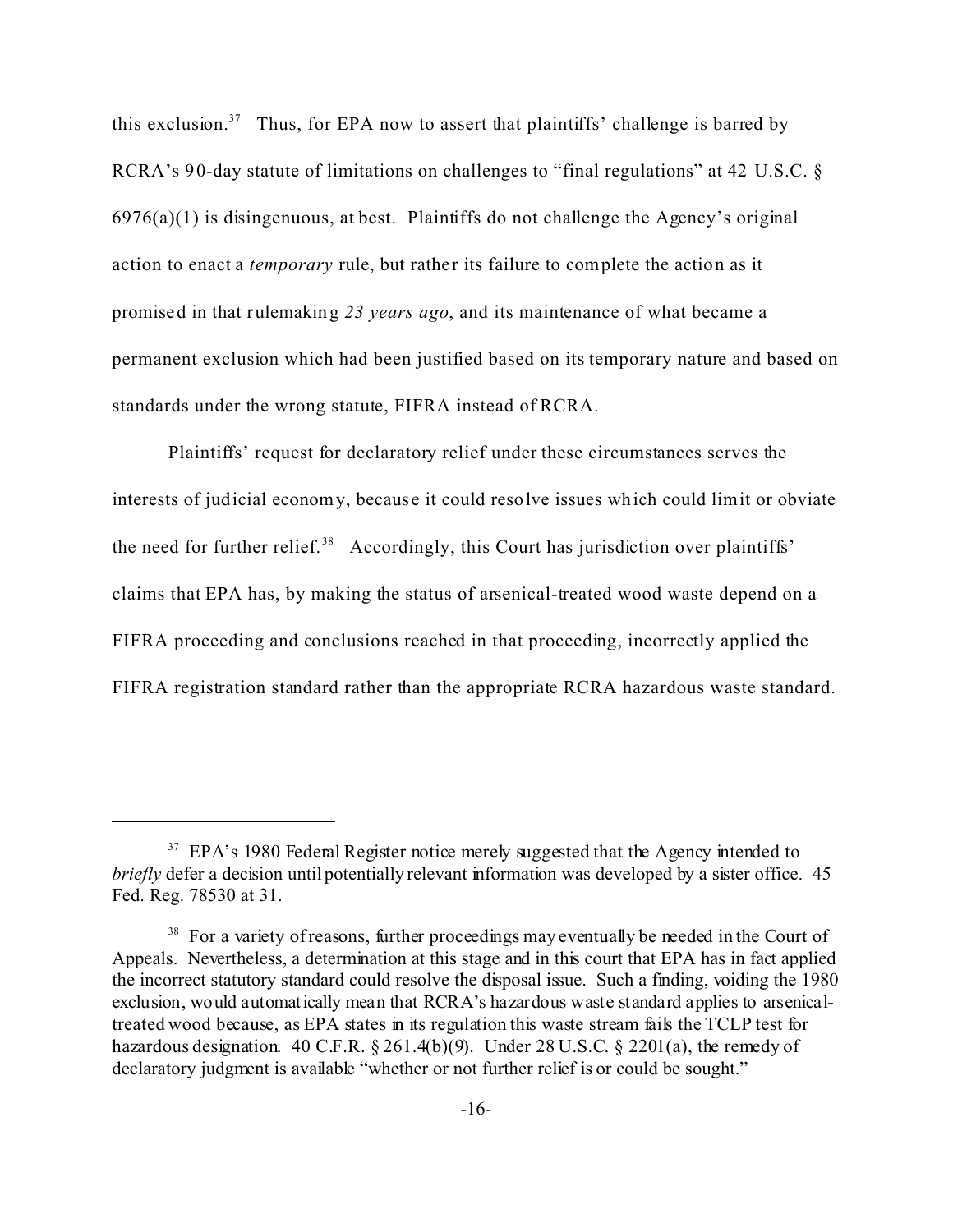#### II. DISMISSAL IS NOT WARRANTED UNDER FED.R.CIV.P. 12(b)(6)

#### A. Legal Standard

Under Fed.R.Civ.P. 12(b)(6) "a complaint should not be dismissed unless it appears beyond doubt that the plaintiff can prove no set of facts in support of his claim which would entitle him to relief." Conley v. Gibson, 355 U.S. 41, 45-46 (1957) (footnote omitted). "The issue is not whether the plaintiff will ultimately prevail but whether the claimant is entitled to offer evidence to support the claims." Scheuer v. Rhodes, 416 U.S. 232, 236 (1974). Any more heightened pleading requirement would

conflict<sup>[]</sup> with Federal Rule of Civil Procedure  $8(a)(2)$ , which provides that a complaint must include only 'a short and plain sta tement of the claim showing that the pleader is entitled to relief.' . . . . This simplified notice pleading standard relies on liberal discovery rules and summary judgment motions to define disputed facts and to dispose of unmeritorious claims.

Swerkiewicz v. Sorema, N.A., 534 U.S. 506, 512 (2002). "Given the Federal Rules' simplified standard for pleading, '[a] court may dismiss a complaint only if it is clear that no relief could be granted under any set of facts that could be proved consistent with the allegations.' Hishon v. King & Spalding, 467 US 69, 73 (1984)." Swerkiewicz, 534 U.S. at 513.

Therefore, a Rule 12 motion to dismiss

is generally viewed with disfavor and rarely granted. . . . For purposes of such a motion, the factual allegations of the complaint must be taken as true, and *any* ambiguities or doubts surrounding the sufficiency of the claim must be resolved in favor of the pleader.

Doe v. Department Of Justice, 753 F.2d 1092, 1102-03 (D.C. Cir. 1985)(citations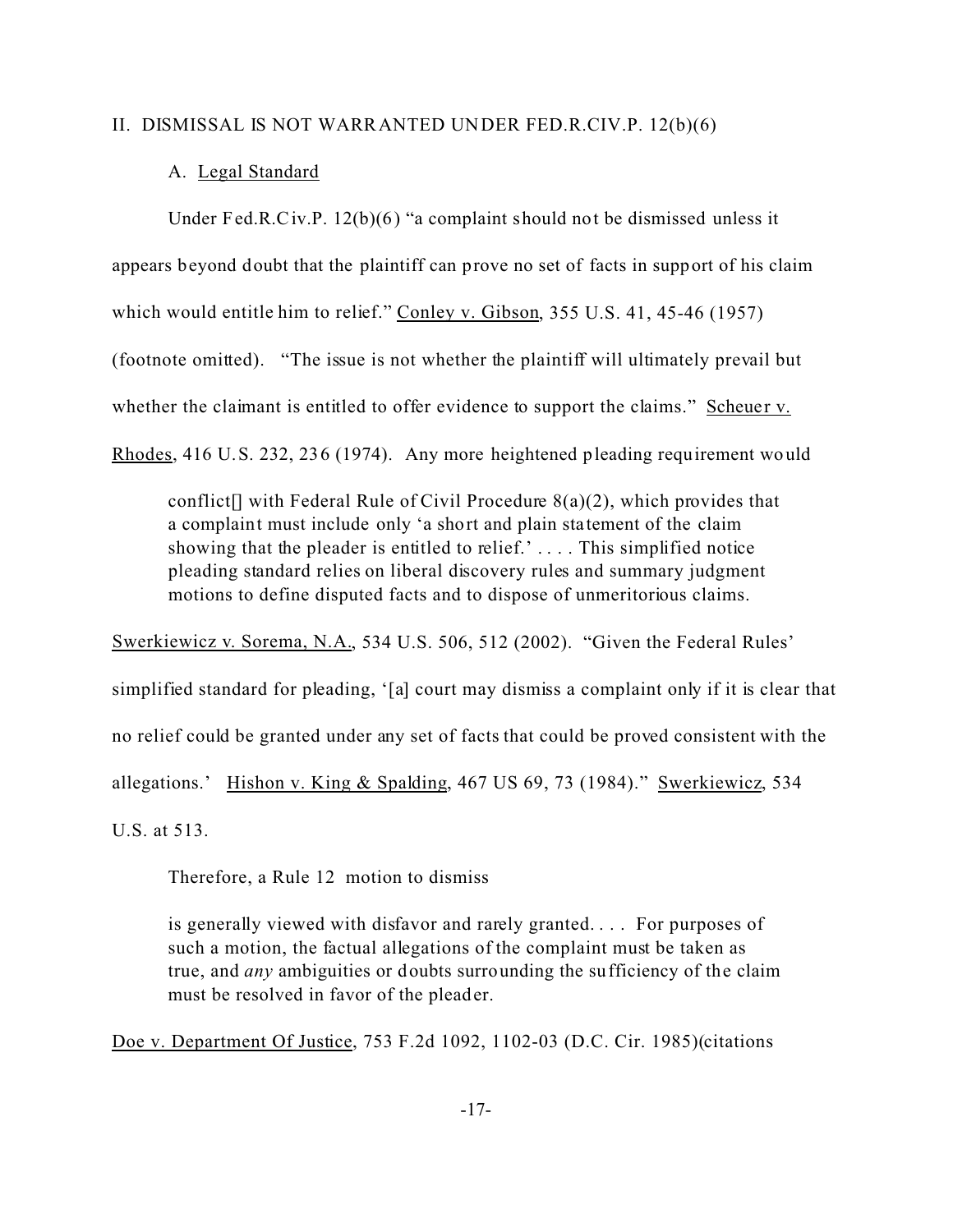omitted, emphasis in original). "[A]s a practical matter, a dismissal under Rule 12(b)(6) is likely to be granted only in the unusual case in which a plaintiff includes allegations that show on their face that there is some insuperable bar to relief." Parnes v. Gateway 2000, Inc., 122 F.3d 539, 546 ( $8<sup>th</sup> Cir.$  1997)(internal quotations and citation omitted).

These settled standards mean that such a motion will be denied even if plaintiff has not identified the correct legal theory entitling him to relief or has asked for a remedy which cannot be granted, as long as *some* relief can be granted under some legal theory. As Justice Blackmun has explained:

It is a well-settled principle of law that a complaint should not be dismissed merely because a plaintiff's allegations do not support the particular legal theory he advances, for the court is under a duty to examine the complaint to determine if the allegations provide for relief on any possible theory.

Bowers v. Hardwick, 478 US 186, 201 (1986) (dissenting opinion of Blackmun,

J.)(internal quotation marks and citation omitted). *Accord,* Wagner v. Devine, 122 F.3d 53, 55 (1st Cir 1997), *cert. denied*, 522 U.S. 1090 (1998) (dismissal for failure to state a claim proper "only if it clearly appears that, on the facts alleged, the plaintiff cannot recover on any viable theory"); Tolle v. Carroll Touch, Inc., 977 F.2d 1129, 1134 ( $7<sup>th</sup>$ Cir. 1992) ("a complaint sufficiently raises a claim even if it points to the wrong legal theory as a basis for that claim, as long as relief is possible under any set of facts that could be established consistent with the allegations") (internal quotation marks and citation omitted); ACLU Foundation of Southern California v. Barr, 952 F.2d 457, 467 (D.C. Cir. 1991) ("If a complaint's factual allegations, and the reasonable inferences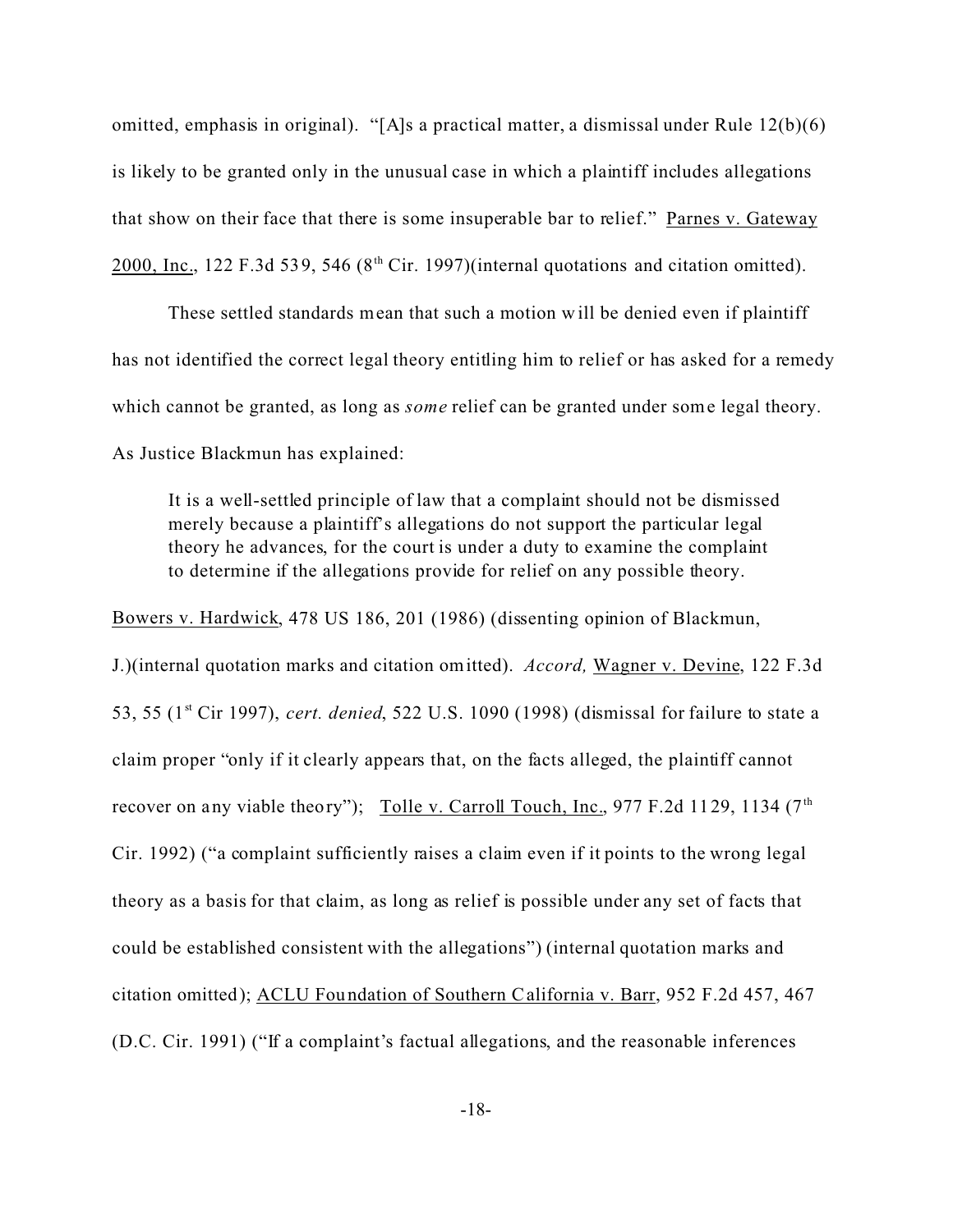derived from them, would support a legal theory entitling the plaintiff to some relief, a Rule 12(b)(6) motion should be denied." ).

As to the relevance of the remedy requested in a complaint to a  $12(b)(6)$  motion, this Circuit has stated:

Courts are traditionally encouraged to adjudicate the basic legal claim, even where the plaintiff has failed to seek the precisely correct relief but has instead relied on a general request for 'other appropriate relief'. . . . [I]t need not appear that the plaintiff can obtain the *specific* relief demanded as long as the court can ascertain from the face of the complaint that *some* relief can be granted.

Doe v. Dept. of Justice, 753 F.2d at 1104 (emphasis in original). Doe reversed the grant

of a motion to dismiss even though it found it "unassailable" the district court's

conclusion that the proper remedy for the conduct complained of was not the remedy

plaintiff had sought in the complaint. The court held that in such circumstances, leave to

amend to seek the proper remedy should be granted, or the catch-all "such other relief"

clause of the complaint should be read to include the proper remedy.<sup>39</sup> See also, Build

of Buffalo v. Sedita, 441 F.2d 284, 288 (2d Cir. 1971), holding:

The question of the propriety of remedies prayed for by plaintiffs, however, is not the issue on this appeal  $[of a 12(b)(6)$  dismissal]. The question here is whether plaintiffs might conceivably have some remedy, whether or not suggested by them, and on the face of this complaint we cannot say 'to a certainty' that they will not be able to make out a case . . . calling for at

<sup>&</sup>lt;sup>39</sup> The Doe court, 753 F.2d at 1104, n.11, also quoted American Jewish Congress v. Vance, 575 F.2d 939, 950-51 (D.C. Cir. 1978)(Robinson, J., dissenting in part) to the effect that "plaintiffs frequently ask for the stars, and a complaint is not dismissible simply because its proof would at most entitle the plaintiff to something less . . .".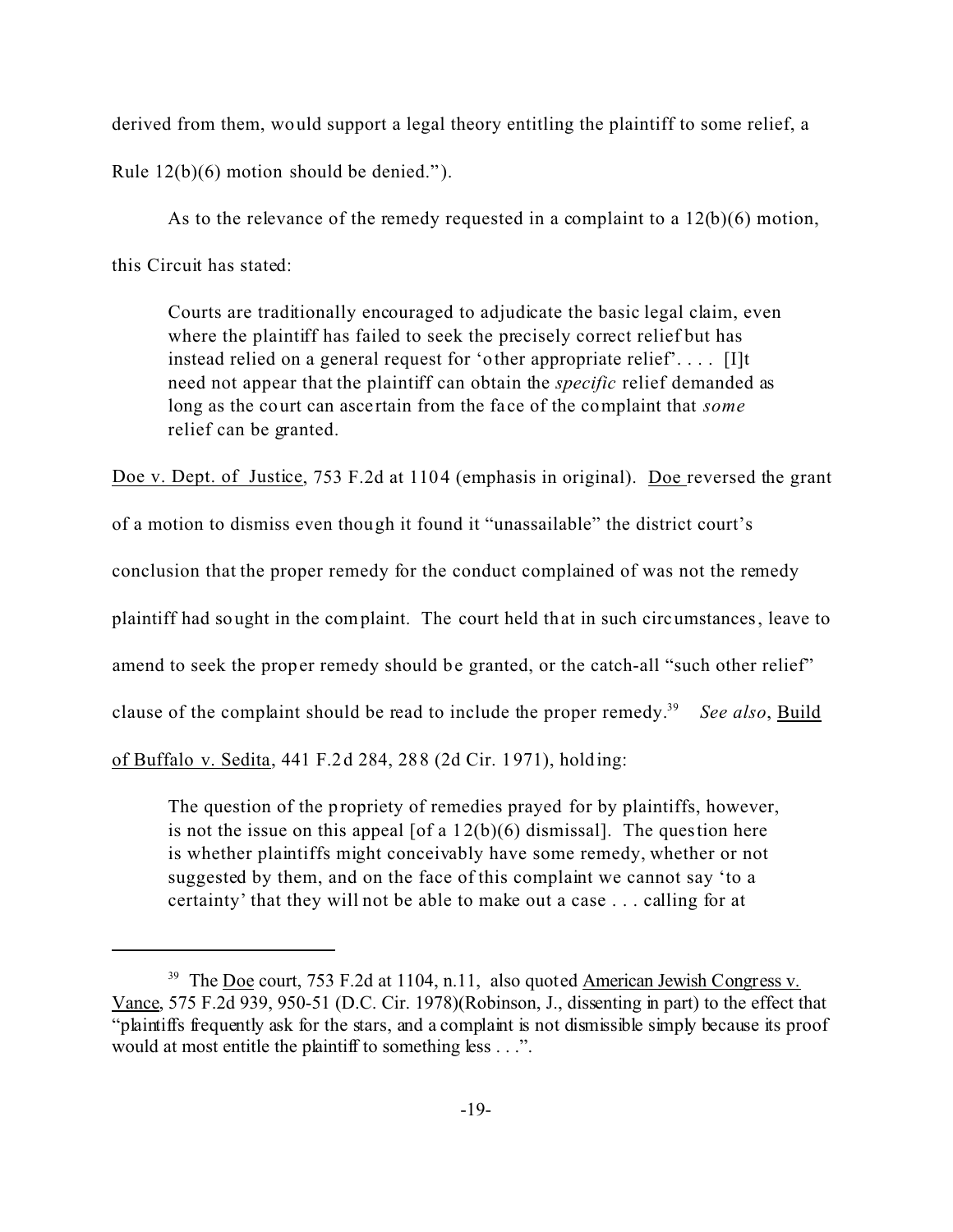least part of the equitable relief they request, or some other appropriate relief.

# B. EPA's Attacks on Plaintiffs' Legal Theories and Remedies Do Not Support Dismissal

EPA makes two basic arguments in support of its motion for dismissal for failure to state a claim under Fed.R.Civ.P. 12(b)(6). The first is that except for plaintiffs' unreasonable delay c laim, plaintiffs' have failed to identify specific "agency actions" to challenge under the APA. EPA claims that plaintiffs are seeking "wholesale correction" of EPA's approach to the wood preservatives.<sup>40</sup> Second, EPA urges that plaintiffs have sought relief beyond that which the agency believes is available -- namely, an order of the court for EPA to act on plaintiffs' administrative petitions.<sup>41</sup> Neither argument supports a motion to dismiss.

With regard to its "wholesale correction" argument, EPA fails to identify any particular claims (as opposed to remedies) in the complaint which suffer from this alleged infirmity which are separate from the unreasonable delay claim which EPA admits *is* viable. Instead, EPA quotes plaintiffs' reply concerning their motion to compel production of the administrative record, which identifies "issues presented by the Motion [for Preliminary Injunction]."<sup>42</sup> Even if *issues* were the same as *claims* subject to 12(b)(6) dismissal, which they are not, all of the *issues* identified by plaintiffs in their

42 *Id.* at 15.

<sup>40</sup> EPA Dismissal Memo at 15-17.

<sup>41</sup> *Id.* at 17-19.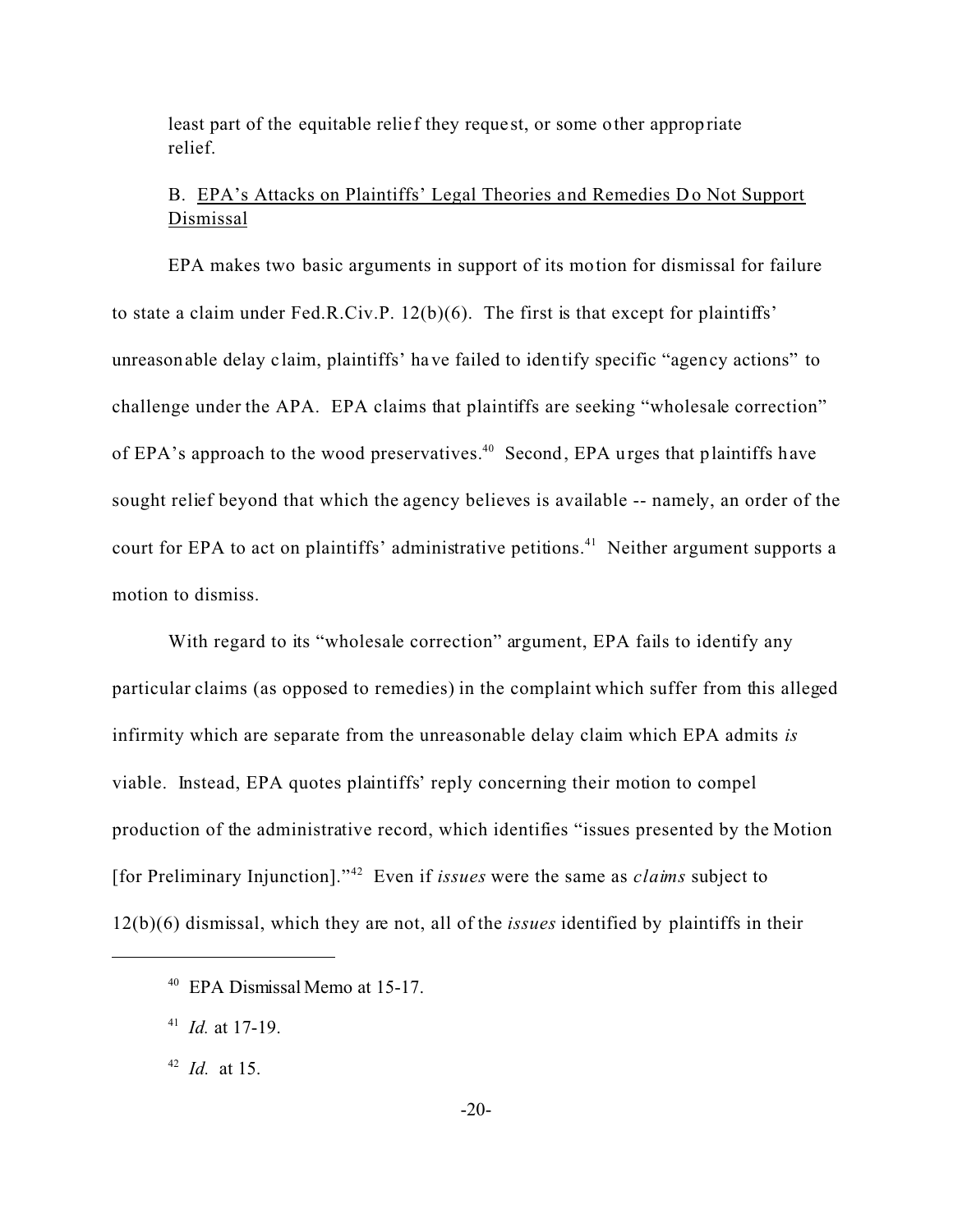reply were related to plaintiffs' central cla im concerning EPA's ina ction and delay in canceling and suspending the wood preservative registrations.

Even if EPA had been able to identify any distinct claims subject to its "whole sale correction" argument, no such claims could be dismissable under the rule announc ed in Lujan v. NWF, 497 U.S. 871 (1990) that claims which attack the continuing operation of an entire agency program cannot be brought under the APA. In Lujan, plaintiffs were attempting to challenge

the entirety of petitioners' so-called 'land withdrawal review program' . . . . [which was] simply the name by which petitioners have occasionally referred to the continuing (and thus constantly changing) operations of the BLM in reviewing withdrawal revocation applications and the classifications of public lands as required by the FLPMA.

 497 U.S. at 890. Such an entire agency program, the Court held, "is no more an identifiable 'agency action' . . . than a 'weapons procurement program' of the Department of Defense or a 'drug interdiction program' of the Drug Enforcement Administration." *Id.* Here, plaintiffs are not challenging EPA's entire "pesticide registration" or "pesticide reregistration" program. Instead, plaintiffs challenge EPA's failure to act to cancel and suspend three particular pesticides. FIFRA  $\S$  16(a) itself establishes that such a challenge is actionable by explicitly providing for judicial review of "the refusal of the Administrator to cancel or suspend a registration . . .".

Similarly, Foundation on Economic Trends v. Lyng, 943 F.2d 79 (D.C. Cir. 1991), involved an attack on the Department of Agriculture's ("USDA") "germplasm preservation program." In rejecting plaintiff's challenge, the court found that this program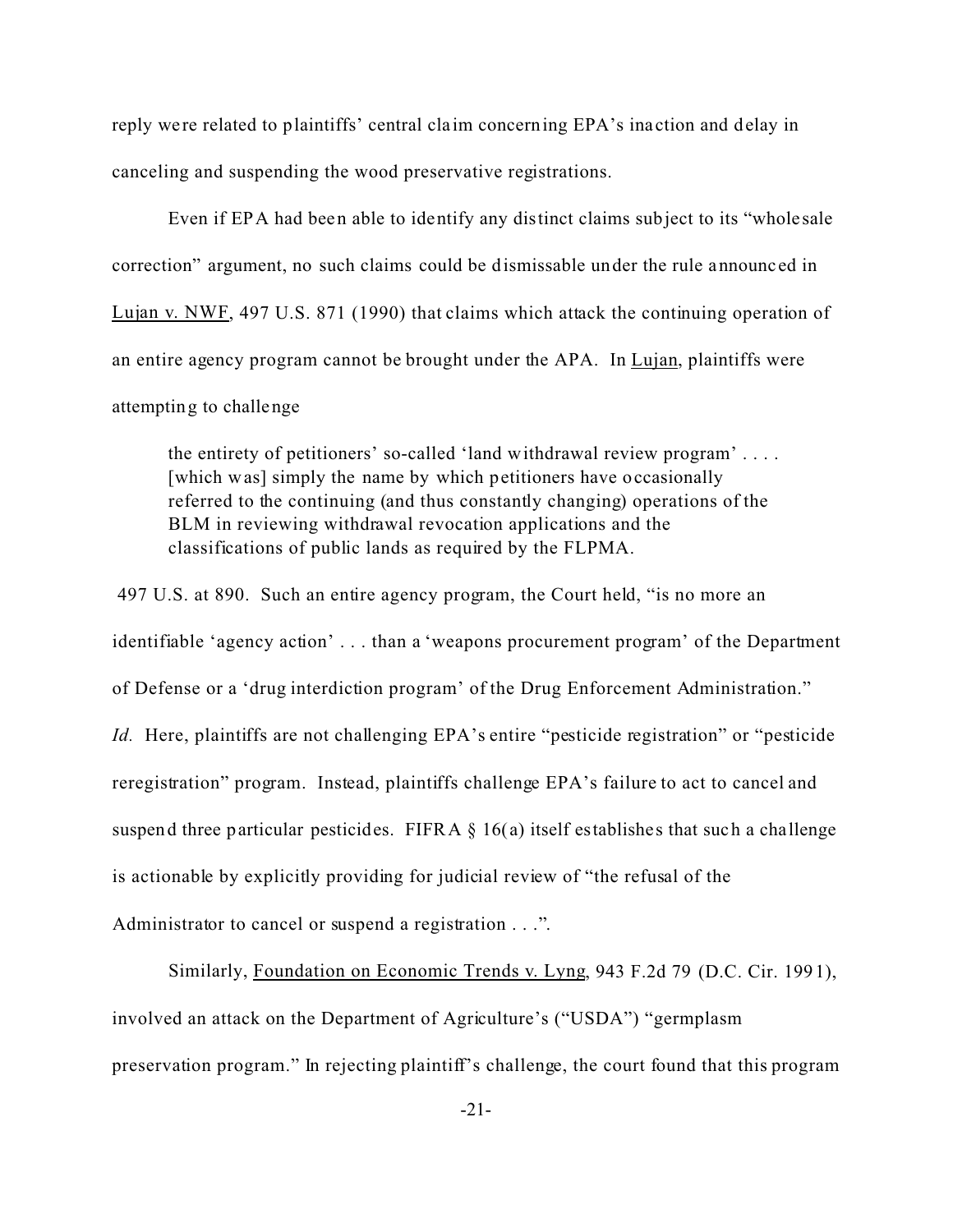was not a particular "agency ac tion" within the meaning of the APA. 943 F.2d at 86. Unlike EPA's specific failure to cancel and suspend the three wood pres ervative registrations at issue here, the court found that no statute specifically authorized USDA involvement in a germplasm program, set any standards for USDA participation in such an endeavor, or in any way directed USDA to take any actions to preserve germplasm, but that the Department had taken on certain activities related to germplasm on the basis of its broad authority to conduct research on issues affecting agriculture and to procure and propagate seeds and plants. 943 F.2d at 30-31. The court rejected plaintiff's claims because they were "attack[ing] a broad program, involving a wide array of activities, and assert[ing] that the daily operation of that program should be handled differently." 943 F.2d at 86. Such a broad programmatic attack is simply not at issue here.<sup>43</sup>

Next, EPA seeks to have the Court, without considering the merits of plaintiffs' claims, limit its own equitable discretion in fa shioning a remedy by striking a ll requests

 $43$  Ecology Center, Inc. v. U.S. Forest Service, 192 F.3d 922 (9<sup>th</sup> Cir. 1999) is also inapposite here. There the plaintiff challenged the Forest Service's failure to fully comply with its statutory duty to monitor a particular national forest. The plaintiff admitted that it could not "complain of a concrete agency action that caused it harm," but claimed that inadequate monitoring deprived it of information necessary to participate in overseeing the agency's actions. 192 F.3d 925. The court held that the relevant statute did not provide for any public participation requirements in the conduct of monitoring, and that absent that, the plaintiff could not demand general judicial review of day-to-day operations. *Id.* In contrast, here plaintiffs complain of a specific and concrete "agency action" that has caused them harm, in the form of a failure to act to cancel and suspend the wood preservative registrations and grant other relief sought in plaintiffs' administrative petitions.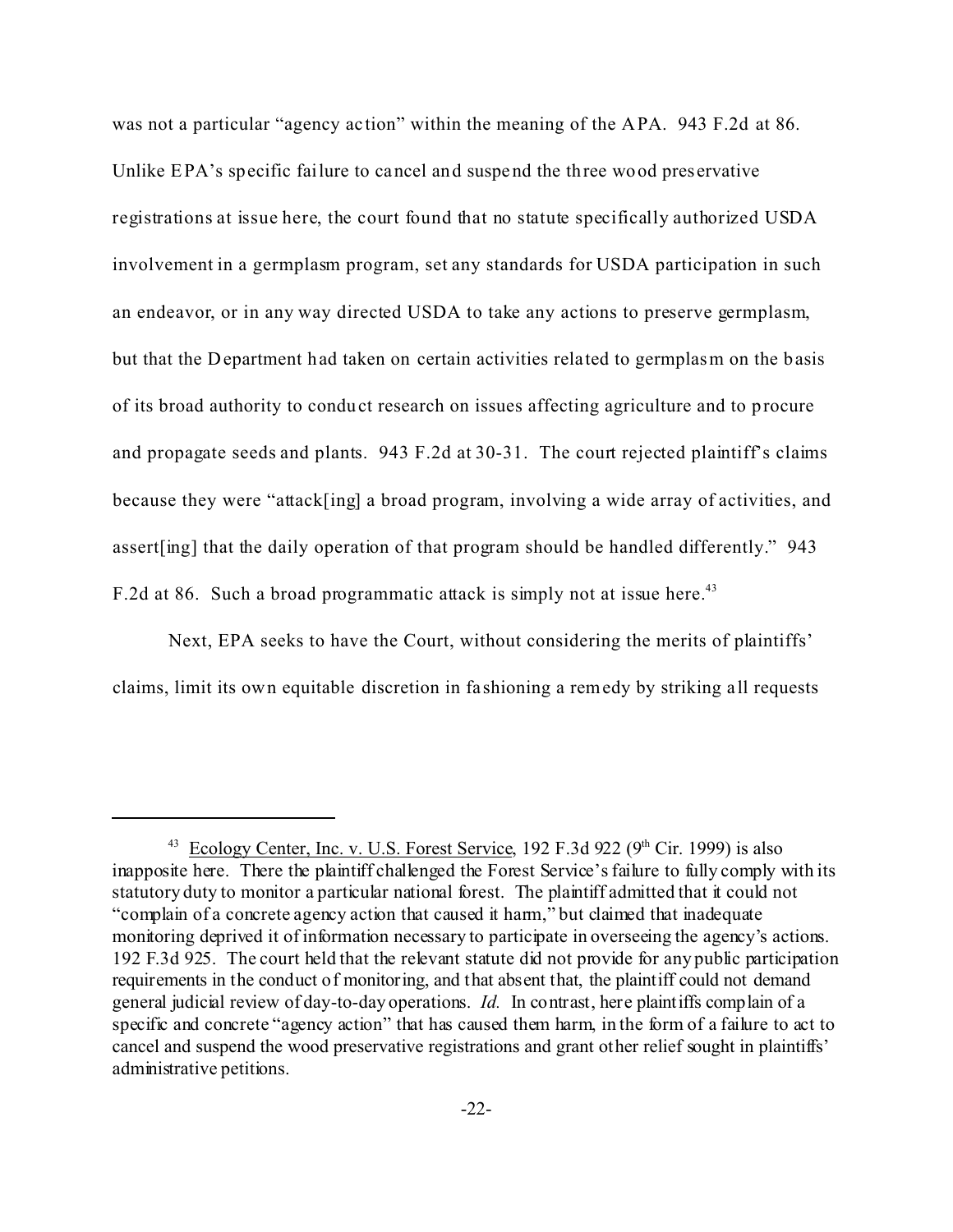for remedies except plaintiffs' request that EPA rule on plaintiffs' petitions.<sup>44</sup> As noted above, a 12(b)(6) motion for failure to state a *claim* must be dire cted at *claims,* not remedies, and does not authorize the dismissal of requested remedies or dismissal of a claim because the plaintiff has sought a remedy which cannot be granted.

EPA does not and cannot dispute that the Court has broad discretion to order equitable remedies under the APA. *See,* Porter v. Warner Holding Co., 328 U.S. 395, 398 (1946) ("Unless otherwise provided by statute, all the inherent equitable powers of the District Court are available for the proper and complete exe rcise of [its] jurisdiction"); Webster v. Doe, 486 U.S. 592, 596, 632 (1988) ( In APA a ction, the District Court should address the propriety of equitable remedies, including reinstatement to employment, paid administrative leave or a re-evaluation of the employment decision with a statement of reasons).

In fact, EPA's argument ignores this Circuit's directly applicable precedent ordering the agency to issue exac tly the type of relief sought here – the issuance of a pesticide cancellation notice. EDF v. Ruckelshaus, 439 F.2d at 595. EPA's cited cases do not preclude or overrule the result in **Ruckelshaus**,<sup>45</sup> because that case does not authorize

<sup>&</sup>lt;sup>44</sup> EPA Dismissal Memo at 17-19. The absurdity of EPA's attempt to limit the Court's equitable discretion in granting a remedy is illustrated by the fact that EPA apparently seeks to strike plaintiffs' request for "Such additional relief as the Court deems just and proper." Complaint ¶ 64h.

<sup>&</sup>lt;sup>45</sup> See, EPA Dismissal Memo at 17-18, citing Federal Power Com'n v. Idaho Power Co., 344 U.S. 17 (1952) and Johnson v. Philadelphia Housing Authority, No. 93-2296, 1995 WL 395950, 1995 USDistLEXIS 9363 (E.D. Pa. 1995).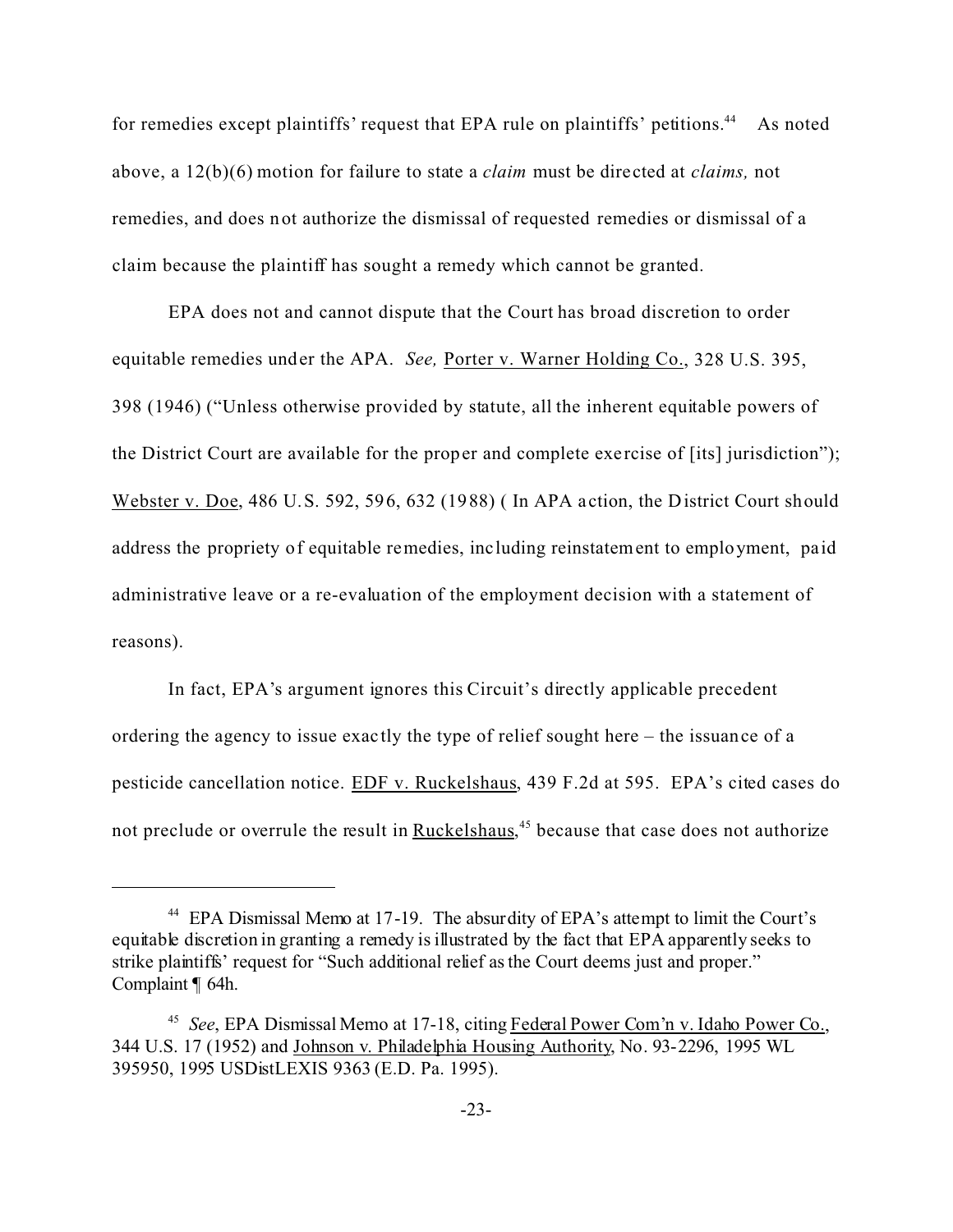the court to override EPA's ability to make the substantive determination as to whether pesticides merit cancellation or suspension pursuant to FIFRA, and plaintiffs do not seek such a result here. Instead, this Circuit found, as plaintiffs allege here, that the Secretary had already made findings amounting to the agency's own standards for the regulatory action sought by the plaintiff. 439 F.2d at 595.<sup>46</sup>

 In addition, EPA is wrong in suggesting that the sole remedy for inaction on petitions for regulatory action is an order to rule on the petition, rather than remedies directed to the underlying matters raised by the petition seeking agency ac tion. In fact, courts routinely review the agency's failure to act on the underlying matter, not just the petition, and grant remedies we ll beyond the limits argued here by EPA. *See, e.g.*, Public Citizen Health Research Group v. Chao, 314 F.3d 143 ( $3<sup>rd</sup>$  Cir. 2002) (even though OSHA did, after oral argument, commence a rulemaking proceeding as requested by the plaintiff's petition, court ordered mediation between the parties to set a timetable for completion of the rulemaking, and indica ted intention to promulgate appropriate s chedule if parties did not reach an accord in 60 days); Radio-Television News Directors Ass'n v. FCC, 229 F.3d 269 (D.C. Cir. 2000) (ordering vacation of FCC rules); In re Intnl

<sup>46</sup> The Ruckelshaus case has never been overruled, and in fact the D.C. Circuit reaffirmed its holding with regard to ordering specific action when the preconditions for that action have been met in Sierra Club v. Thomas, 828 F.2d 783, 793, n. 70 (D.C. Cir. 1987). Public Citizen Health Research Group v. FDA, 740 F.2d 23, 38-39 (D.C. Cir. 1983) also cited to that holding in Ruckelshaus, while finding it inapplicable in that case: "Nor is this a case like EDF v. Ruckelshuas, supra, where the agency has made – and not recanted – specific findings and then failed to set in motion a procedural mechanism that the statute mandates upon such findings." Furthermore, as discussed above, the existence of an ongoing reregistration procedure does not, as EPA claims, obviate the need for the remedy ordered in Ruckelshaus.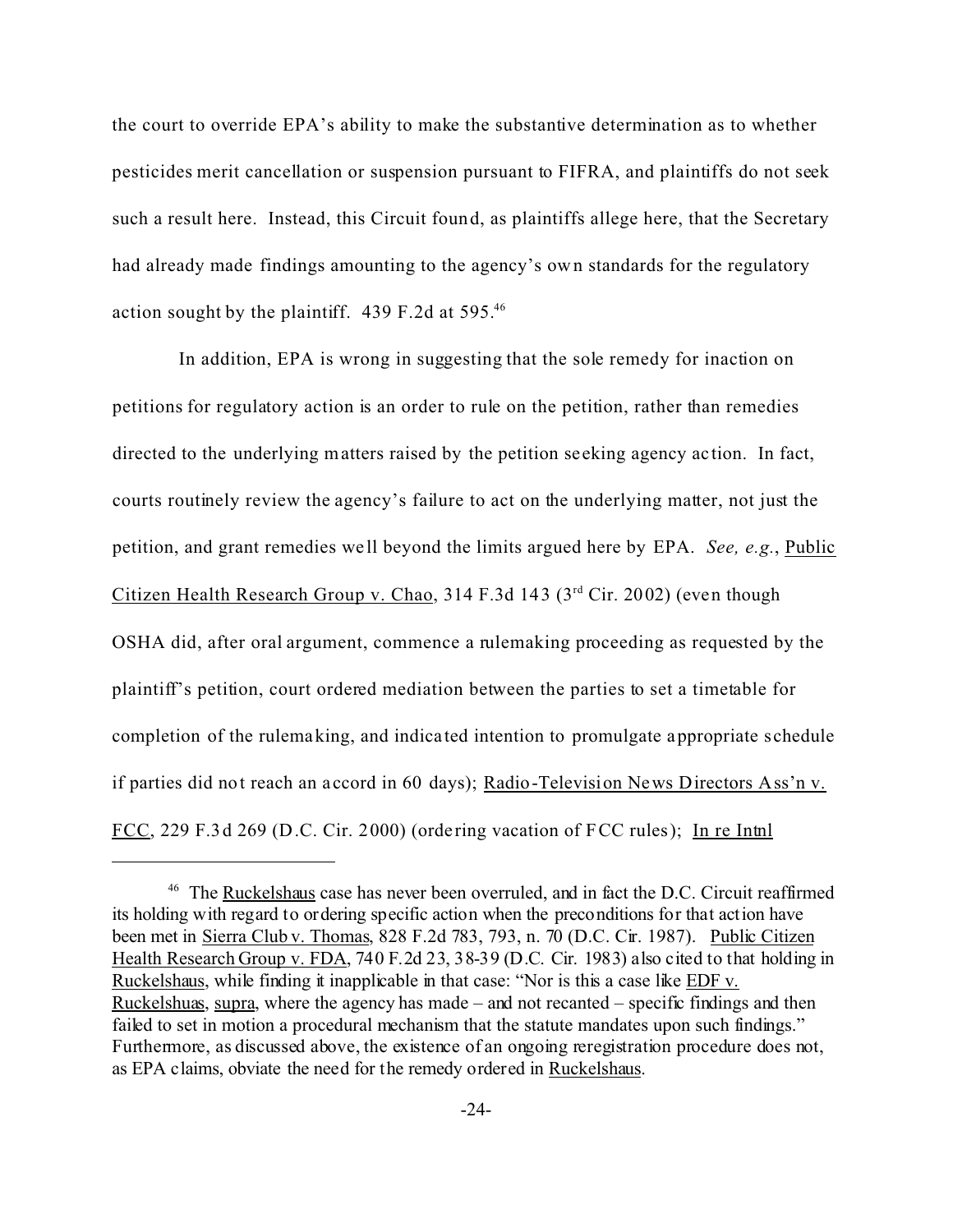Chemical Workers Union, 958 F.2d 1144 (D.C. Cir. 1992) (court imposes deadline for completion of rulemaking); Public Citizen Health Research Group v. Tyson, 796 F.2d 1479, 1507 (D.C. Cir. 1986) (remand to either adopt the standard advocated by plaintiff or explain why it is not needed); Public Citizen Health Research Group v. FDA, 740 F.2d at 44 ("If the [district] court [on remand] finds unreasonable delay, it must fashion an appropriate remedy, which may include ordering rulemaking to begin immediately and proceed expeditiously, and ordering periodic reports to the court concerning the pace of the rulemaking." ); Public Citizen Health Research Group v. Auchter, 702 F.2d 1150 (D.C. Cir. 1983) (ordering issuance of proposed rule in 30 days and completion of rulemaking in one year).

#### CONCLUSION

By putting forth a meritless jurisdictional challenge and by attacking legal theories and remedies, which can never be the source of a Rule 12 dismissal, EPA has succeeded in delaying the filing of its answer to the complaint and its administrative record, in requiring the Court to consider and rule upon an unnecessary motion, and in diverting the plaintiffs from preparation of their summary judgment motion on the merits. Further delay should not be countenanced. Plaintiffs request that the Court act promptly to deny the motion and allow this case to go forward.

Respectfully submitted,